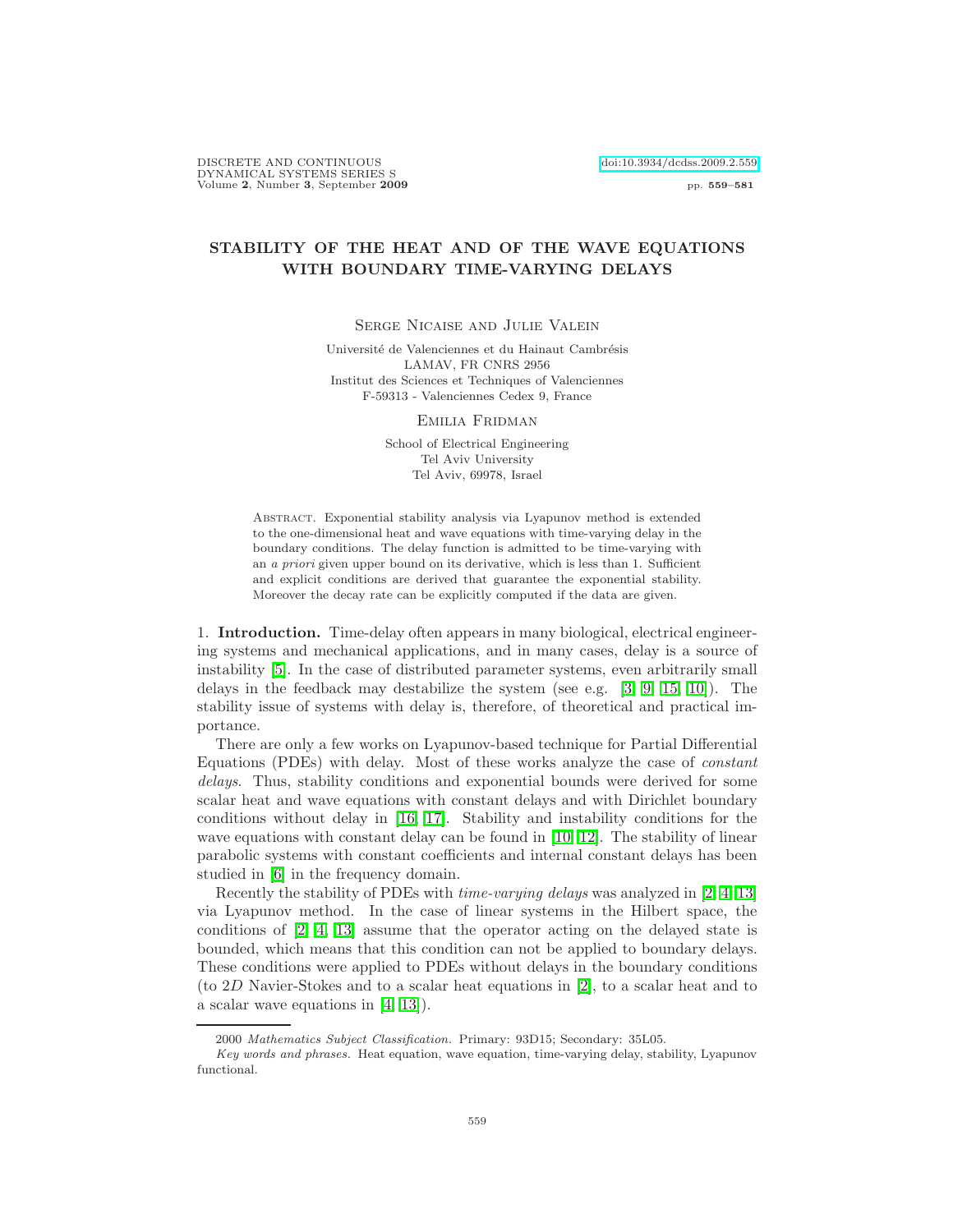In the present paper we analyze exponential stability of the heat and wave equations with time-varying boundary delay. Our main novel contribution is an extension of previous results from [\[10,](#page-21-3) [12\]](#page-22-3) to time-varying delays. This extension is not straightforward due to the loss of translation-invariance. In the constant delay case the exponential stability was proved in [\[10,](#page-21-3) [12\]](#page-22-3) by using the observability inequality which can not be applicable in the time-varying case (since the system is not invariant by translation). Hence we introduce new Lyapunov functionals with exponential terms and an additional term for the wave equation, which take into account the dependence of the delay with respect to time. For the treatment of other problems with Lyapunov technique see [\[4,](#page-21-6) [13,](#page-22-4) [11\]](#page-22-5). Note further that to the best of our knowledge the heat equation with boundary delay has not been treated in the literature. Contrary to [\[10,](#page-21-3) [12\]](#page-22-3), the existence results do not follow from standard semi-group theory because the spatial operator depends on time due to the time-varying delay. Therefore we use the variable norm technique of Kato [\[7,](#page-21-7) [8\]](#page-21-8). Finally for each problem we give explicit sufficient conditions that guarantee the exponential decay and for the first time we characterize the optimal decay rate that can be explicitly computed once the data are given.

The paper is mainly decomposed in two parts treating the heat equation (section 2) and the wave equation (section 3). In the first subsection, we set the problem under consideration and prove existence results by using semigroup theory. In the second subsection we find sufficient conditions for the strict decay of the energy and finally in the last subsection we show that these conditions yield an exponential decay.

2. Exponential stability of the delayed heat equation. First, we consider the system described by

$$
\begin{cases}\n u_t(x, t) - au_{xx}(x, t) = 0, & 0 < x < \pi, t > 0, \\
 u(0, t) = 0, & t > 0, \\
 u_x(\pi, t) = -\mu_0 u(\pi, t) - \mu_1 u(\pi, t - \tau(t)), & t > 0, \\
 u(x, 0) = u^0(x), & 0 < x < \pi, \\
 u(\pi, t - \tau(0)) = f^0(t - \tau(0)), & 0 < t < \tau(0),\n\end{cases}
$$
\n(1)

<span id="page-1-0"></span>with the constant parameter  $a > 0$  and where  $\mu_0$ ,  $\mu_1 \geq 0$  are fixed nonnegative real numbers, the time-varying delay  $\tau(t)$  satisfies

$$
\dot{\tau}(t) < 1, \, \forall t > 0,\tag{2}
$$

<span id="page-1-2"></span>and

<span id="page-1-3"></span>
$$
\exists M > 0 : 0 < \tau_0 \le \tau(t) \le M, \forall t > 0. \tag{3}
$$

<span id="page-1-1"></span>Moreover, we assume that

$$
\tau \in W^{2,\infty}([0,T]), \forall T > 0.
$$
\n
$$
(4)
$$

The boundary-value problem [\(1\)](#page-1-0) describes the propagation of heat in a homogeneous one-dimensional rod with a fixed temperature at the left end. Here a stands for the heat conduction coefficient,  $u(x, t)$  is the value of the temperature field of the plant at time moment t and location x along the rod. In the sequel, the state dependence on time  $t$  and spatial variable  $x$  is suppressed whenever possible.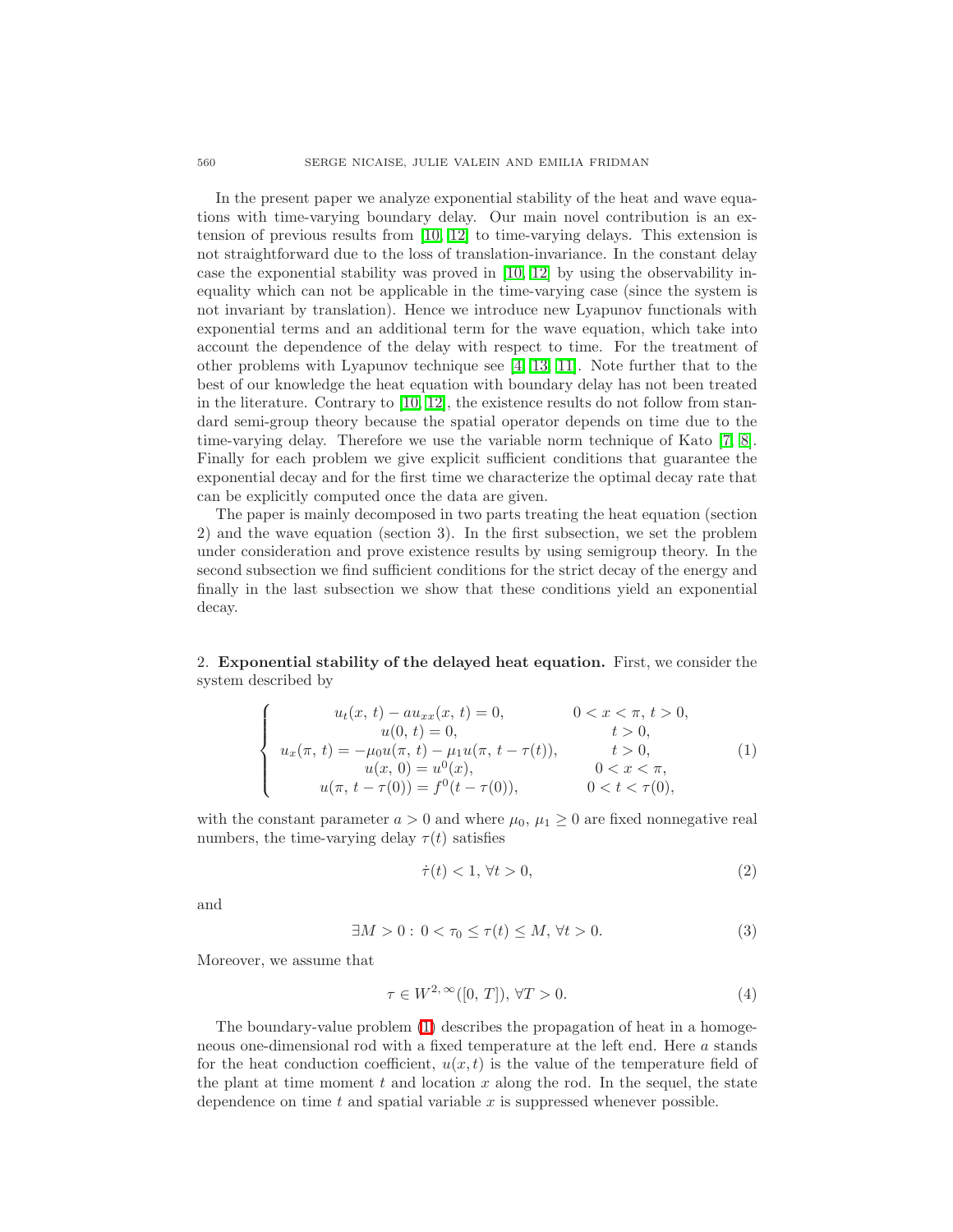2.1. Well-posedness of the problem. We aim to show that problem [\(1\)](#page-1-0) is wellposed. For that purpose, we use semi-group theory and adapt the ideas from [\[10\]](#page-21-3).

We introduce the Hilbert space

$$
V = \{ \phi \in H^1(0, \pi) : \phi(0) = 0 \}.
$$

We transform our system [\(1\)](#page-1-0) as follows. Let us introduce the auxiliary variable  $z(\rho, t) = u(\pi, t - \tau(t))\rho$  for  $\rho \in (0, 1)$  and  $t > 0$ . Note that z verifies the transport equation for  $0 < \rho < 1$  and  $t > 0$ 

$$
\begin{cases}\n\tau(t)z_t(\rho, t) + (1 - \dot{\tau}(t)\rho)z_\rho(\rho, t) = 0, \\
z(0, t) = u(\pi, t), \\
z(\rho, 0) = f^0(-\tau(0)\rho).\n\end{cases}
$$
\n(5)

<span id="page-2-3"></span><span id="page-2-2"></span>Therefore, the problem [\(1\)](#page-1-0) is equivalent to

$$
\begin{cases}\nu_t(x, t) - au_{xx}(x, t) = 0, & 0 < x < \pi, t > 0, \\
\tau(t)z_t(\rho, t) + (1 - \dot{\tau}(t)\rho)z_\rho(\rho, t) = 0, & 0 < \rho < 1, t > 0, \\
u(0, t) = 0, u_x(\pi, t) = -\mu_0 u(\pi, t) - \mu_1 z(1, t), & t > 0, \\
z(0, t) = u(\pi, t), & t > 0, \\
u(x, 0) = u^0(x), & 0 < x < \pi, \\
z(\rho, 0) = f^0(-\tau(0)\rho), & 0 < \rho < 1.\n\end{cases}
$$
\n(6)

If we introduce

$$
U := (u, z)^{\top},
$$

then  $U$  satisfies

$$
U_t = (u_t, z_t)^\top = (au_{xx}, \frac{\dot{\tau}(t)\rho - 1}{\tau(t)}z_\rho)^\top.
$$

<span id="page-2-0"></span>Consequently the problem [\(1\)](#page-1-0) may be rewritten as the first order evolution equation

$$
\begin{cases}\nU_t = \mathcal{A}(t)U \\
U(0) = (u^0, f^0(-\tau(0)))^\top = U_0,\n\end{cases}
$$
\n(7)

where the time dependent operator  $\mathcal{A}(t)$  is defined by

$$
\mathcal{A}(t)\left(\begin{array}{c} u \\ z \end{array}\right) = \left(\begin{array}{c} au_{xx} \\ \frac{\dot{\tau}(t)\rho - 1}{\tau(t)} z_{\rho} \end{array}\right),\,
$$

with domain

$$
\mathcal{D}(\mathcal{A}(t)) := \{ (u, z) \in (V \cap H^2(0, \pi)) \times H^1(0, 1) : z(0) = u(\pi), u_x(\pi) = -\mu_0 u(\pi) - \mu_1 z(1) \}.
$$

<span id="page-2-1"></span>Notice that the domain of the operator  $A(t)$  is independent of the time t, i.e.

$$
\mathcal{D}(\mathcal{A}(t)) = \mathcal{D}(\mathcal{A}(0)), \forall t > 0.
$$
\n<sup>(8)</sup>

Now, we introduce the Hilbert space

$$
H = L^{2}(0, \pi) \times L^{2}(0, 1)
$$

equipped with the usual inner product

$$
\left\langle \left(\begin{array}{c} u \\ z \end{array}\right), \left(\begin{array}{c} \tilde{u} \\ \tilde{z} \end{array}\right) \right\rangle = \int_0^\pi u \tilde{u} dx + \int_0^1 z(\rho) \tilde{z}(\rho) d\rho.
$$

A general theory for equations of type [\(7\)](#page-2-0) has been developed using semigroup theory [\[7,](#page-21-7) [8,](#page-21-8) [14\]](#page-22-6). The simplest way to prove existence and uniqueness results is to show that the triplet  $\{A, H, Y\}$ , with  $\mathcal{A} = \{A(t) : t \in [0, T]\}$ , for some fixed  $T > 0$ and  $Y = \mathcal{D}(\mathcal{A}(0))$ , forms a CD-system (or constant domain system, see [\[7,](#page-21-7) [8\]](#page-21-8)). More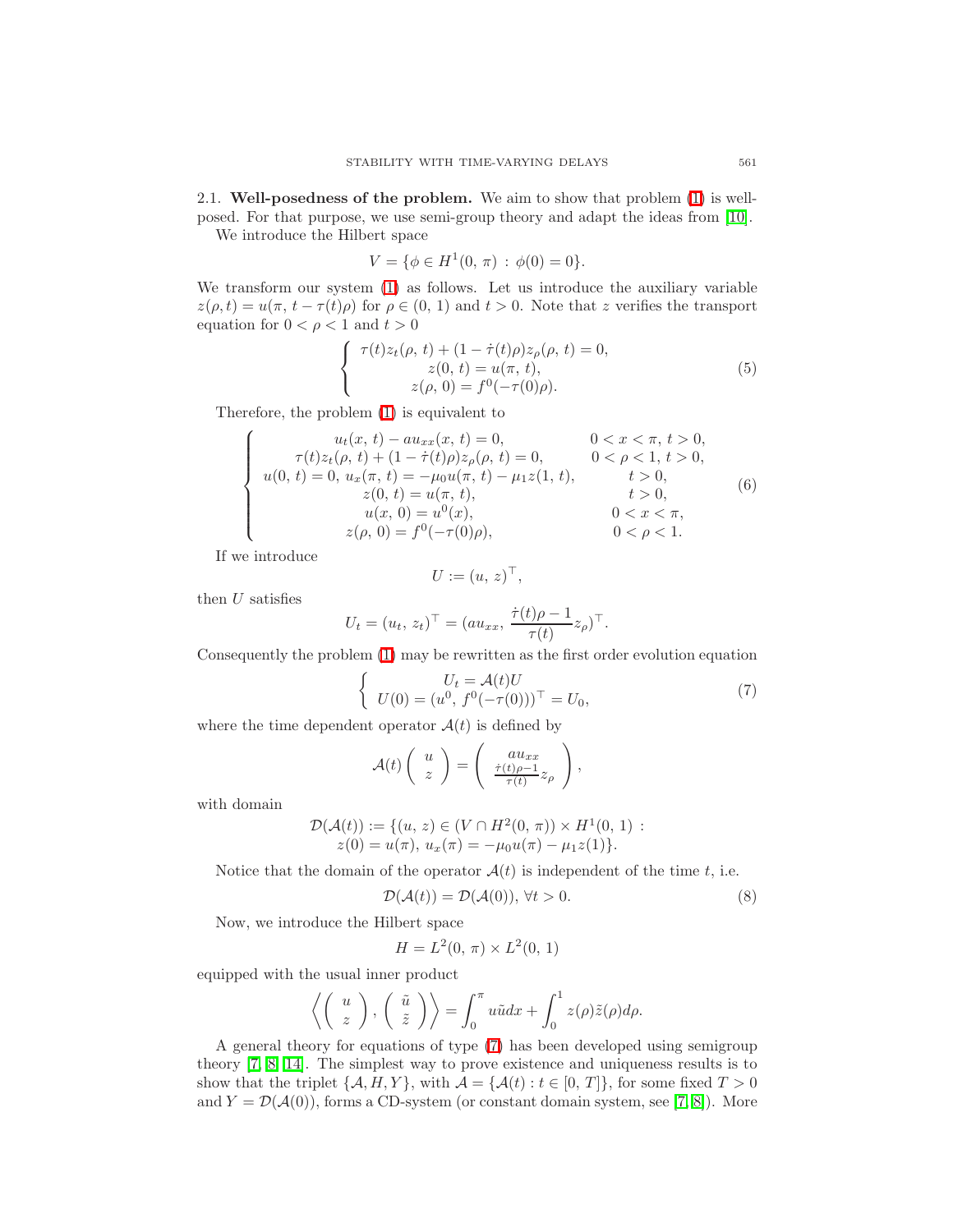<span id="page-3-1"></span>precisely, the following theorem gives the existence and uniqueness results and is proved in Theorem 1.9 of [\[7\]](#page-21-7) (see also Theorem 2.13 of [\[8\]](#page-21-8) or [\[1\]](#page-21-9))

## Theorem 2.1. Assume that

(i)  $Y = \mathcal{D}(\mathcal{A}(0))$  is a dense subset of H,

 $(ii)$  [\(8\)](#page-2-1) holds,

(iii) for all  $t \in [0, T]$ ,  $\mathcal{A}(t)$  generates a strongly continuous semigroup on H and the family  $\mathcal{A} = \{ \mathcal{A}(t) : t \in [0, T] \}$  is stable with stability constants C and m independent of t (i.e. the semigroup  $(S_t(s))_{s>0}$  generated by  $\mathcal{A}(t)$  satisfies  $||S_t(s)u||_H \leq$  $Ce^{ms} ||u||_H$ , for all  $u \in H$  and  $s \geq 0$ ),

(iv)  $\partial_t A$  belongs to  $L^{\infty}_*([0, T], B(Y, H))$ , the space of equivalent classes of essentially bounded, strongly measure functions from  $[0, T]$  into the set  $B(Y, H)$  of bounded operators from Y into H.

Then, problem [\(7\)](#page-2-0) has a unique solution  $U \in C([0, T], Y) \cap C^1([0, T], H)$  for any initial datum in Y .

<span id="page-3-2"></span>**Lemma 2.2.**  $D(\mathcal{A}(0))$  is dense in H.

*Proof.* Let  $(f, h)^\top \in H$  be orthogonal to all elements of  $D(A(0))$ , namely

$$
0 = \left\langle \left(\begin{array}{c} u \\ z \end{array}\right), \left(\begin{array}{c} f \\ h \end{array}\right) \right\rangle = \int_0^\pi u f dx + \int_0^1 z(\rho) h(\rho) d\rho,
$$

for all  $(u, z)^\top \in D(A(0))$ .

We first take  $u = 0$  and  $z \in \mathcal{D}(0, 1)$ . As  $(0, z) \in D(\mathcal{A}(0))$ , we get

$$
\int_0^1 z(\rho)h(\rho)d\rho = 0.
$$

Since  $\mathcal{D}(0, 1)$  is dense in  $L^2(0, 1)$ , we deduce that  $h = 0$ .

In the same manner, by taking  $z = 0$  and  $u \in \mathcal{D}(0, \pi)$  we see that  $f = 0$ .  $\Box$ 

<span id="page-3-3"></span>Let us suppose now that the speed of the delay satisfies

<span id="page-3-0"></span>
$$
\dot{\tau}(t) \le d < 1, \,\forall t > 0 \tag{9}
$$

and that  $\mu_0$ ,  $\mu_1$  satisfy

$$
\mu_1^2 \le (1 - d)\mu_0^2. \tag{10}
$$

Under these conditions, we will show that the operator  $\mathcal{A}(t)$  generates a  $C_0$ -semigroup in H and using the variable norm technique of Kato from [\[7\]](#page-21-7), that problem [\(6\)](#page-2-2) (and then [\(1\)](#page-1-0)) has a unique solution.

For that purpose, we introduce the following time-dependent inner product on H

$$
\left\langle \left(\begin{array}{c} u \\ z \end{array}\right), \left(\begin{array}{c} \tilde{u} \\ \tilde{z} \end{array}\right) \right\rangle_t = \int_0^\pi u \tilde{u} dx + q\tau(t) \int_0^1 z(\rho) \tilde{z}(\rho) d\rho,
$$

<span id="page-3-4"></span>where  $q$  is a positive constant chosen later on, with associated norm denoted by  $\left\| . \right\|_t$  .

**Theorem 2.3.** For an initial datum  $U_0 \in H$ , there exists a unique solution  $U \in$  $C([0, +\infty), H)$  to problem [\(7\)](#page-2-0). Moreover, if  $U_0 \in D(A(0))$ , then

$$
U \in C([0, +\infty), D(\mathcal{A}(0))) \cap C^1([0, +\infty), H).
$$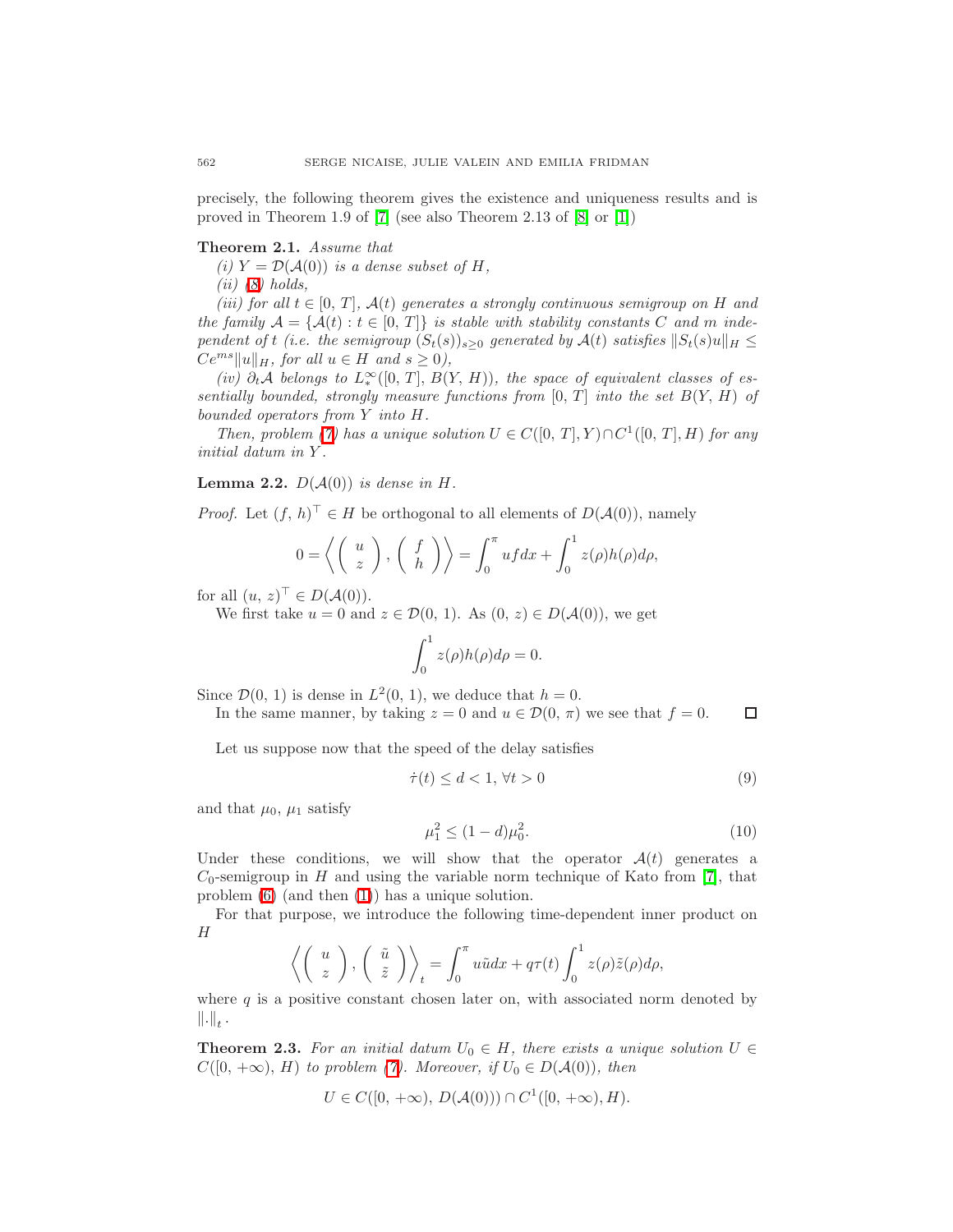<span id="page-4-0"></span>Proof. We first prove that

$$
\frac{\|\phi\|_{t}}{\|\phi\|_{s}} \le e^{\frac{c}{2\tau_{0}}|t-s|}, \forall t, s \in [0, T]
$$
\n(11)

where  $\phi = (u, z)^{\top}$  and c is a positive constant. For all s,  $t \in [0, T]$ , we have

$$
\|\phi\|_{t}^{2} - \|\phi\|_{s}^{2} e^{\frac{c}{\tau_{0}}|t-s|} = \left(1 - e^{\frac{c}{\tau_{0}}|t-s|}\right) \int_{0}^{\pi} u^{2} dx + q\left(\tau(t) - \tau(s)e^{\frac{c}{\tau_{0}}|t-s|}\right) \int_{0}^{1} z(\rho)^{2} d\rho.
$$

We notice that  $1 - e^{\frac{c}{\tau_0}|t-s|} \leq 0$ . Moreover  $\tau(t) - \tau(s)e^{\frac{c}{\tau_0}|t-s|} \leq 0$  for some  $c > 0$ . Indeed,

$$
\tau(t) = \tau(s) + \dot{\tau}(a)(t - s), \quad \text{where } a \in (s, t),
$$

and thus,

$$
\frac{\tau(t)}{\tau(s)} \leq 1 + \frac{|\dot{\tau}(a)|}{\tau(s)} |t - s|.
$$

By [\(4\)](#page-1-1),  $\dot{\tau}$  is bounded and therefore,

$$
\frac{\tau(t)}{\tau(s)} \le 1 + \frac{c}{\tau_0} |t - s| \le e^{\frac{c}{\tau_0}|t - s|},
$$

by  $(3)$ , which proves  $(11)$ .

Now we calculate  $\langle \mathcal{A}(t)U, U \rangle_t$  for a t fixed. Take  $U = (u, z)^\top \in D(\mathcal{A}(t))$ . Then

$$
\langle \mathcal{A}(t)U, U \rangle_t = \left\langle \left( \begin{array}{c} au_{xx} \\ \frac{\dot{\tau}(t)\rho - 1}{\tau(t)} z_\rho \end{array} \right), \left( \begin{array}{c} u \\ z \end{array} \right) \right\rangle_t
$$
  
=  $a \int_0^\pi u_{xx} u dx - q \int_0^1 z_\rho(\rho) z(\rho) (1 - \dot{\tau}(t)\rho) d\rho.$ 

By integrating by parts in space in the first term of this right hand side, we have

$$
\langle \mathcal{A}(t)U, U \rangle_t = -a \int_0^{\pi} u_x^2 dx + a[uu_x]_0^{\pi} - q \int_0^1 z_{\rho}(\rho) z(\rho) (1 - \dot{\tau}(t)\rho) d\rho \n= -a \int_0^{\pi} u_x^2 dx - a\mu_0 u(\pi, t)^2 - a\mu_1 u(\pi, t) u(\pi, t - \tau(t)) \n- q \int_0^1 z_{\rho}(\rho) z(\rho) (1 - \dot{\tau}(t)\rho) d\rho.
$$

Moreover, we have by integrating by parts in  $\rho$ :

$$
\int_0^1 z_\rho(\rho) z(\rho) (1 - \dot{\tau}(t)\rho) d\rho = \int_0^1 \frac{1}{2} \frac{\partial}{\partial \rho} (z(\rho)^2) (1 - \dot{\tau}(t)\rho) d\rho
$$
  

$$
= \frac{\dot{\tau}(t)}{2} \int_0^1 z(\rho)^2 d\rho + \frac{1}{2} u^2(\pi, t - \tau(t)) (1 - \dot{\tau}(t))
$$
  

$$
- \frac{1}{2} u^2(\pi, t).
$$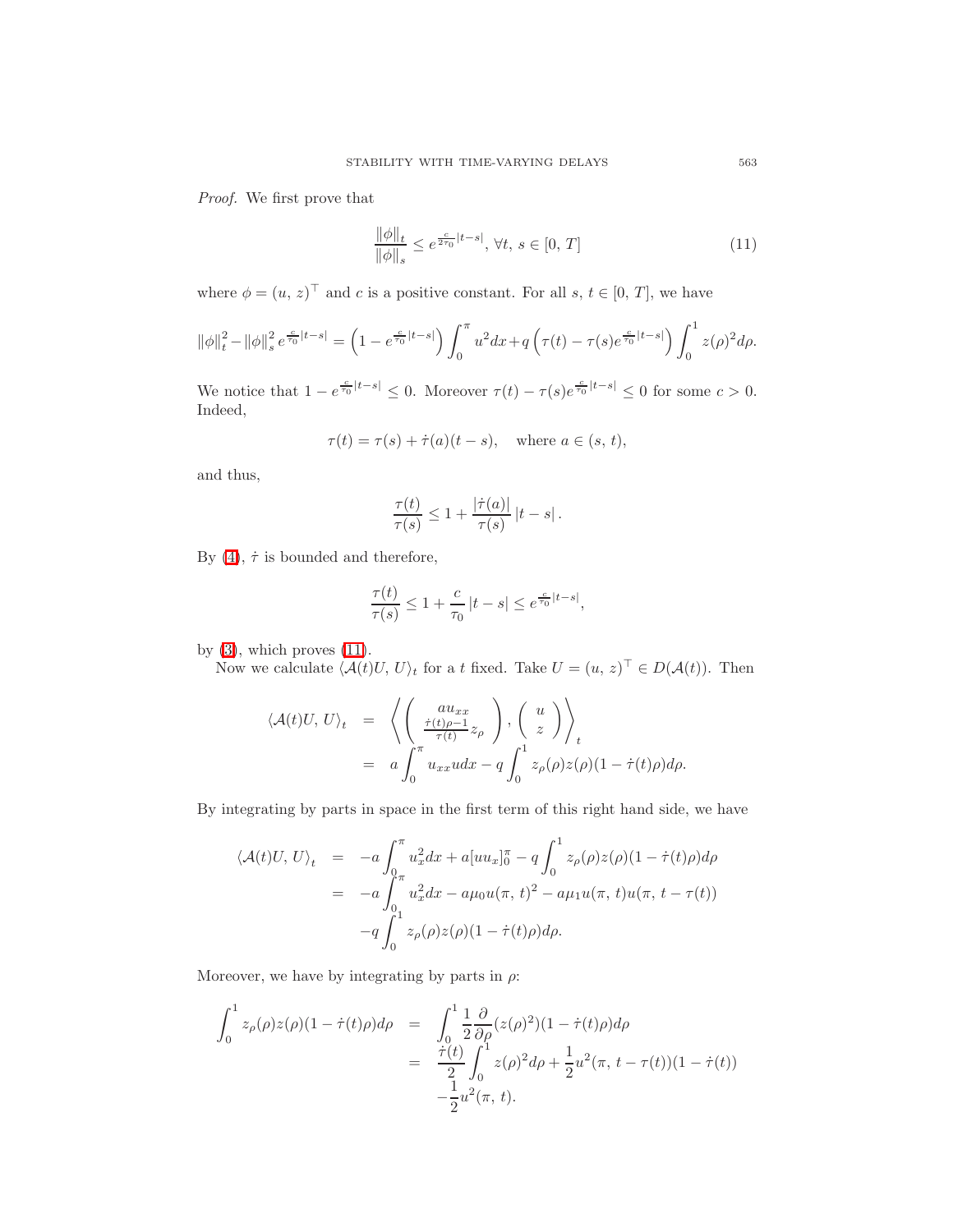Therefore

$$
\langle \mathcal{A}(t)U, U \rangle_t = -a \int_0^{\pi} u_x^2 dx - \frac{q\dot{\tau}(t)}{2} \int_0^1 z(\rho)^2 d\rho - a\mu_0 u(\pi, t)^2
$$
  
\n
$$
-a\mu_1 u(\pi, t)u(\pi, t - \tau(t)) - \frac{q}{2}u(\pi, t - \tau(t))^2 (1 - \dot{\tau}(t))
$$
  
\n
$$
+ \frac{q}{2}u(\pi, t)^2
$$
  
\n
$$
\leq -a \int_0^{\pi} u_x^2 dx + (\frac{q}{2} - a\mu_0)u^2(\pi, t) - a\mu_1 u(\pi, t)u(\pi, t - \tau(t))
$$
  
\n
$$
- \frac{q}{2}u(\pi, t - \tau(t))^2 (1 - d) + \frac{q|\dot{\tau}(t)|}{2\tau(t)}\tau(t) \int_0^1 z(\rho)^2 d\rho.
$$

We can see that this inequality can be written

$$
\langle \mathcal{A}(t)U, U \rangle_t \le -a \int_0^{\pi} u_x^2 dx + (u(\pi, t), u(\pi, t - \tau(t))) \Psi_q(u(\pi, t), u(\pi, t - \tau(t)))^{\top} + \kappa(t) \langle U, U \rangle_t,
$$

where

$$
\kappa(t) = \frac{(\dot{\tau}(t)^2 + 1)^{\frac{1}{2}}}{2\tau(t)}\tag{12}
$$

<span id="page-5-2"></span>and where  $\Psi_q$  is the  $2 \times 2$  matrix defined by

<span id="page-5-3"></span>
$$
\Psi_q = \frac{1}{2} \begin{pmatrix} q - 2a\mu_0 & -a\mu_1 \\ -a\mu_1 & -q(1-d) \end{pmatrix} . \tag{13}
$$

As  $-q(1-d) < 0$ , we notice that the matrix  $\Psi_q$  is negative (in the sense that  $X\Psi_q X^\top \leq 0$ , for all  $X = (x_1, x_2) \in \mathbb{R}^2$ ) if and only if

$$
q^2 - 2a\mu_0 q + \frac{a^2\mu_1^2}{1 - d} \le 0.
$$
 (14)

<span id="page-5-0"></span>The discriminant of this second order polynomial (in  $q$ ) is

$$
\Delta = 4a^2 \left( \mu_0^2 - \frac{\mu_1^2}{1 - d} \right),
$$

which is non negative if and only if [\(10\)](#page-3-0) holds. Therefore, the matrix  $\Psi_q$  is negative for some  $q > 0$  if and only if [\(10\)](#page-3-0) is satisfied. Hence, we choose q satisfying [\(14\)](#page-5-0) or equivalently such that

$$
a\mu_0 - a\sqrt{\mu_0^2 - \frac{\mu_1^2}{1-d}} \le q \le a\mu_0 + a\sqrt{\mu_0^2 - \frac{\mu_1^2}{1-d}}.
$$

Such a choice of  $q$  yields

$$
\langle \mathcal{A}(t)U, U \rangle_t - \kappa(t) \langle U, U \rangle_t \le 0, \tag{15}
$$

<span id="page-5-1"></span>which proves the dissipativeness of  $\tilde{\mathcal{A}}(t) = \mathcal{A}(t) - \kappa(t)I$  for the inner product  $\langle \cdot, \cdot \rangle_t$ .

Moreover  $\kappa'(t) = \frac{\ddot{r}(t)\dot{r}(t)}{2\tau(t)(\dot{r}(t)+1)^{\frac{1}{2}}} - \frac{\dot{r}(t)(\dot{r}(t)^{2}+1)^{\frac{1}{2}}}{2\tau(t)^{2}}$  is bounded on  $[0, T]$  for all  $T > 0$ (by [\(4\)](#page-1-1)) and we have

$$
\frac{d}{dt}\mathcal{A}(t)U = \begin{pmatrix} 0 \\ \frac{\ddot{\tau}(t)\tau(t)\rho - \dot{\tau}(t)(\dot{\tau}(t)\rho - 1)}{\tau(t)^2} z_{\rho} \end{pmatrix}
$$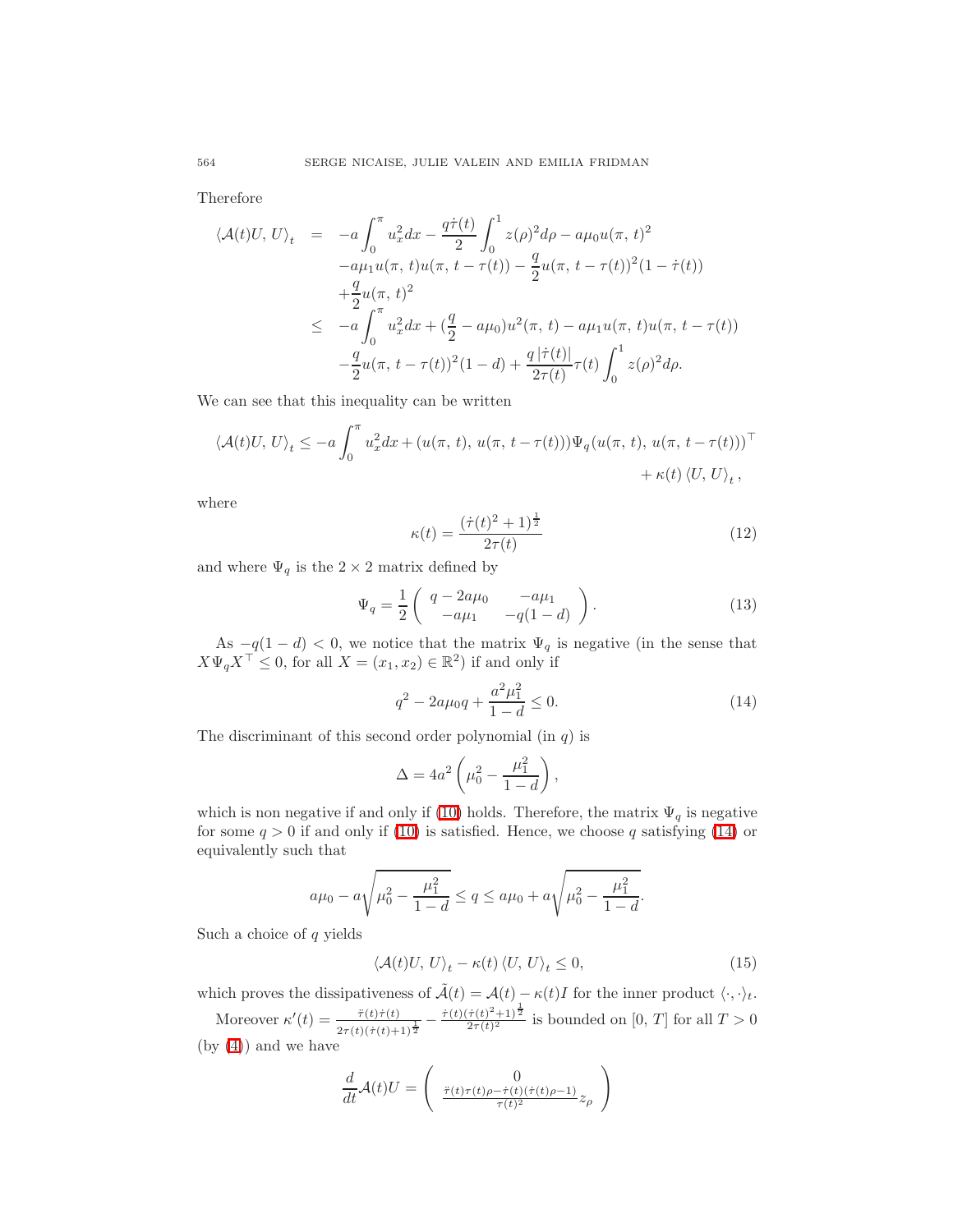with  $\frac{\ddot{\tau}(t)\tau(t)\rho - \dot{\tau}(t)(\dot{\tau}(t)\rho - 1)}{\tau(t)^2}$  bounded on [0, T] by [\(4\)](#page-1-1). Thus

$$
\frac{d}{dt}\tilde{\mathcal{A}}(t) \in L^{\infty}_{*}([0, T], B(D(\mathcal{A}(0)), H)), \tag{16}
$$

<span id="page-6-1"></span>the space of equivalence classes of essentially bounded, strongly measurable functions from [0, T] into  $B(D(A(0)), H)$ .

Let us prove that  $A(t)$  is maximal, i.e., that  $\lambda I - A(t)$  is surjective for some  $\lambda > 0$  and  $t > 0$ .

Let  $(f, h)^T \in H$ . We look for  $U = (u, z)^T \in D(\mathcal{A}(t))$  solution of

$$
(\lambda I - \mathcal{A}(t)) \left( \begin{array}{c} u \\ z \end{array} \right) = \left( \begin{array}{c} f \\ h \end{array} \right)
$$

<span id="page-6-0"></span>or equivalently

$$
\begin{cases} \lambda u - au_{xx} = f \\ \lambda z + \frac{1 - \dot{\tau}(t)\rho}{\tau(t)} z_{\rho} = h. \end{cases}
$$
 (17)

Suppose that we have found  $u$  with the appropriate regularity. We can then determine  $z$ , indeed  $z$  satisfies the differential equation

$$
\lambda z + \frac{1 - \dot{\tau}(t)\rho}{\tau(t)} z_{\rho} = h
$$

and the boundary condition  $z(0) = u(\pi)$ . Therefore z is explicitly given by

$$
z(\rho) = u(\pi)e^{-\lambda \tau(t)\rho} + \tau(t)e^{-\lambda \tau(t)\rho} \int_0^{\rho} e^{\lambda \tau(t)\sigma} h(\sigma) d\sigma,
$$

if  $\dot{\tau}(t) = 0$ , and

$$
z(\rho) = u(\pi) e^{\lambda \frac{\tau(t)}{\tau(t)} \ln(1-\dot{\tau}(t)\rho)} + e^{\lambda \frac{\tau(t)}{\dot{\tau}(t)} \ln(1-\dot{\tau}(t)\rho)} \int_0^{\rho} \frac{h(\sigma)\tau(t)}{1-\dot{\tau}(t)\sigma} e^{-\lambda \frac{\tau(t)}{\dot{\tau}(t)} \ln(1-\dot{\tau}(t)\sigma)} d\sigma,
$$

otherwise. This means that once  $u$  is found with the appropriate properties, we can find z. In particular, we have if  $\dot{\tau}(t) = 0$ ,

$$
z(1) = u(\pi)e^{-\lambda \tau(t)} + \tau(t)e^{-\lambda \tau(t)} \int_0^1 e^{\lambda \tau(t)\sigma} h(\sigma) d\sigma = u(\pi)e^{-\lambda \tau(t)} + z^0,
$$

where  $z^0 = \tau(t)e^{-\lambda \tau(t)} \int_0^1 e^{\lambda \tau(t)\sigma} h(\sigma) d\sigma$  is a fixed real number depending only on h, and if  $\dot{\tau}(t) \neq 0$ 

$$
z(1) = u(\pi)e^{\lambda \frac{\tau(t)}{\tau(t)}\ln(1-\dot{\tau}(t))} + e^{\lambda \frac{\tau(t)}{\tau(t)}\ln(1-\dot{\tau}(t))} \int_0^1 \frac{h(\sigma)\tau(t)}{1-\dot{\tau}(t)\sigma} e^{-\lambda \frac{\tau(t)}{\dot{\tau}(t)}\ln(1-\dot{\tau}(t)\sigma)} d\sigma
$$
  
=  $u(\pi)e^{\lambda \frac{\tau(t)}{\dot{\tau}(t)}\ln(1-\dot{\tau}(t))} + z^0$ ,

where  $z^0 = e^{\lambda \frac{\tau(t)}{\hat{\tau}(t)} \ln(1-\dot{\tau}(t))} \int_0^1$  $h(\sigma)\tau(t)$  $\frac{h(\sigma)\tau(t)}{1-\dot{\tau}(t)\sigma}e^{-\lambda\frac{\tau(t)}{\dot{\tau}(t)}\ln(1-\dot{\tau}(t)\sigma)}d\sigma$  depends only on h. It remains to find u. By  $(17)$ , u must satisfy

$$
\lambda u - a u_{xx} = f.
$$

Multiplying this identity by a test function  $\phi$ , integrating in space and using integration by parts, we obtain

$$
\int_0^{\pi} (\lambda u - au_{xx}) \phi dx = \int_0^{\pi} (\lambda u \phi + au_x \phi_x) dx - au_x(\pi) \phi(\pi) + au_x(0) \phi(0).
$$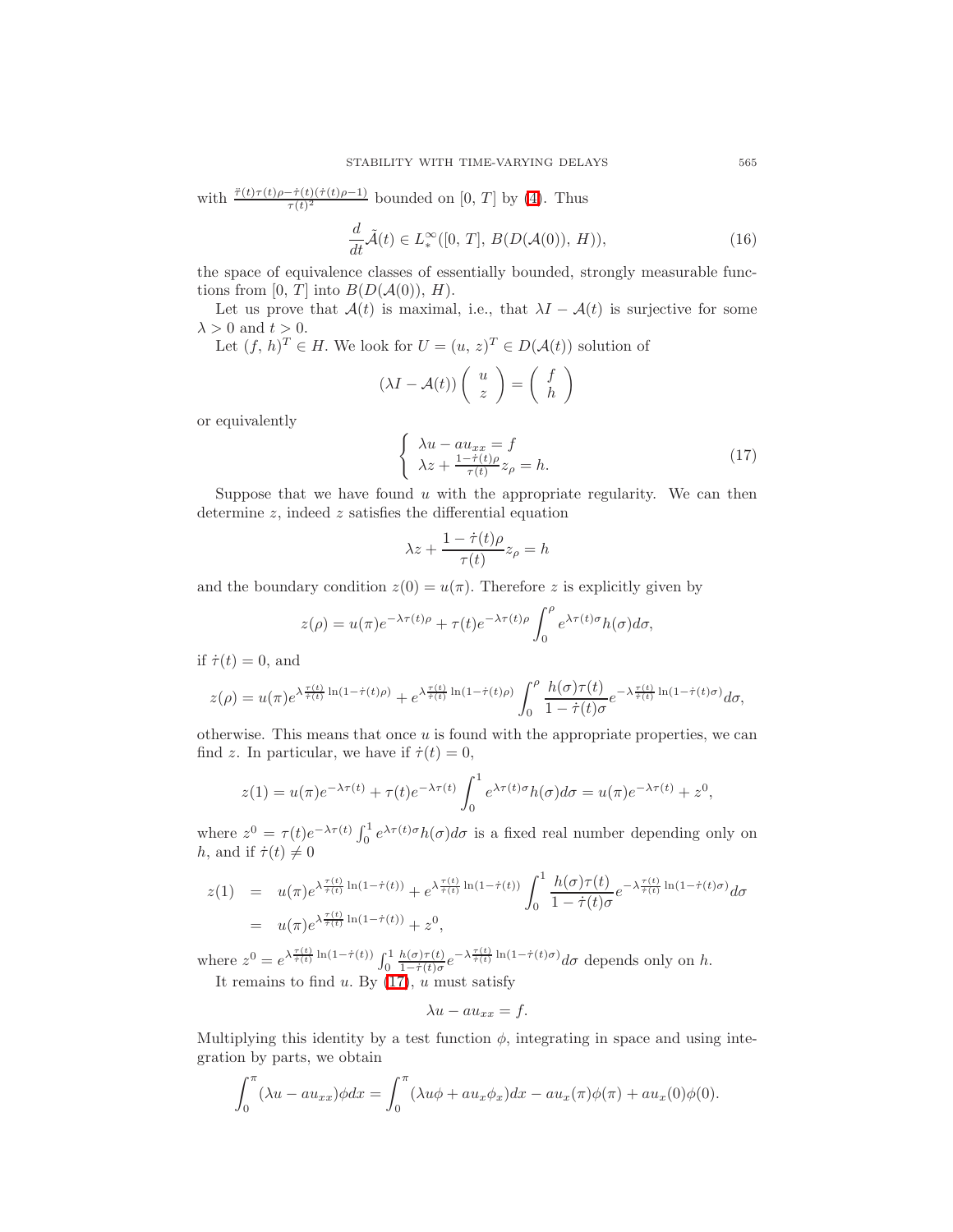But using the fact that  $(u, z)^\top$  must belong to  $D(\mathcal{A}(t))$ , we have

$$
\int_0^{\pi} (\lambda u - au_{xx}) \phi dx = \int_0^{\pi} (\lambda u \phi + au_x \phi_x) dx + a\mu_0 u(\pi) \phi(\pi) + a\mu_1 z(1) \phi(\pi).
$$

Therefore

$$
\int_0^\pi (\lambda u \phi + a u_x \phi_x) dx + a \mu_0 u(\pi) \phi(\pi) + a \mu_1 z(1) \phi(\pi) = \int_0^\pi f \phi dx.
$$

Using the above expression for  $z(1)$ , we arrive at the problem

$$
\int_0^\pi (\lambda u \phi + a u_x \phi_x) dx + a(\mu_0 + \mu_1 e^{-\lambda \tau(t)}) u(\pi) \phi(\pi)
$$
  
= 
$$
\int_0^\pi f \phi dx - a \mu_1 z^0 \phi(\pi), \forall \phi \in V \quad (18)
$$

if  $\dot{\tau}(t) = 0$ , or otherwise

$$
\int_0^\pi (\lambda u \phi + a u_x \phi_x) dx + a(\mu_0 + \mu_1 e^{\lambda \frac{\tau(t)}{\tau(t)}} \ln(1 - \dot{\tau}(t)) u(\pi) \phi(\pi))
$$
  
= 
$$
\int_0^\pi f \phi dx - a \mu_1 z^0 \phi(\pi), \forall \phi \in V.
$$
 (19)

These problems have a unique solution  $u \in V$  by Lax-Milgram's lemma, because the left-hand side of  $(18)$  or  $(19)$  is coercive on V.

If we consider  $\phi \in \mathcal{D}(0, \pi) \subset V$ , then u satisfies

<span id="page-7-1"></span><span id="page-7-0"></span>
$$
\lambda u - a u_{xx} = f \text{ in } \mathcal{D}'(0, \pi).
$$

This directly implies that  $u \in H^2(0, \pi)$  and then  $u \in V \cap H^2(0, \pi)$ . Coming back to [\(18\)](#page-7-0) and by integrating by parts, we find, for  $\dot{\tau}(t) = 0$ ,

$$
a[u_x(\pi) + (\mu_0 + \mu_1 e^{-\lambda \tau(t)})u(\pi)]\phi(\pi) = -a\mu_1 z^0 \phi(\pi),
$$

and then

$$
u_x(\pi) = -(\mu_0 + \mu_1 e^{-\lambda \tau(t)}) u(\pi) - \mu_1 z^0
$$
  
=  $-\mu_0 u(\pi) - \mu_1 (e^{-\lambda \tau(t)} u(\pi) + z^0)$   
=  $-\mu_0 u(\pi) - \mu_1 z(1).$ 

We find the same result if  $\dot{\tau}(t) \neq 0$ .

In summary we have found  $(u, z)^{\top} \in D(\mathcal{A}(t))$  satisfying [\(17\)](#page-6-0) and thus  $\lambda I - \mathcal{A}(t)$ is surjective for some  $\lambda > 0$  and  $t > 0$ . Since  $\kappa(t) > 0$ , we directly deduce that

$$
\lambda I - \tilde{\mathcal{A}}(t) = (\lambda + \kappa(t))I - \mathcal{A}(t) \text{ is surjective}
$$
\n(20)

<span id="page-7-2"></span>for some  $\lambda > 0$  and  $t > 0$ .

Then, [\(11\)](#page-4-0), [\(15\)](#page-5-1) and [\(20\)](#page-7-2) imply that the family  $\tilde{\mathcal{A}} = {\{\tilde{\mathcal{A}}(t) : t \in [0, T]\}}$  is a stable family of generators in  $H$  with stability constants independent of  $t$ , by Proposition 1.1 from [\[7\]](#page-21-7). Therefore, the assumptions (i)-(iv) of Theorem [2.1](#page-3-1) are verified by [\(8\)](#page-2-1), [\(11\)](#page-4-0), [\(15\)](#page-5-1), [\(16\)](#page-6-1), [\(20\)](#page-7-2) and Lemma [2.2,](#page-3-2) and thus, the problem

$$
\begin{cases} \tilde{U}_t = \tilde{\mathcal{A}}(t)\tilde{U} \\ \tilde{U}(0) = U_0. \end{cases}
$$

has a unique solution  $\tilde{U} \in C([0, +\infty), H)$  and, if  $U_0 \in D(A(0)),$ 

$$
\tilde{U} \in C([0, +\infty), D(\mathcal{A}(0))) \cap C^1([0, +\infty), H).
$$

Setting

$$
U(t) = e^{\beta(t)} \tilde{U}(t)
$$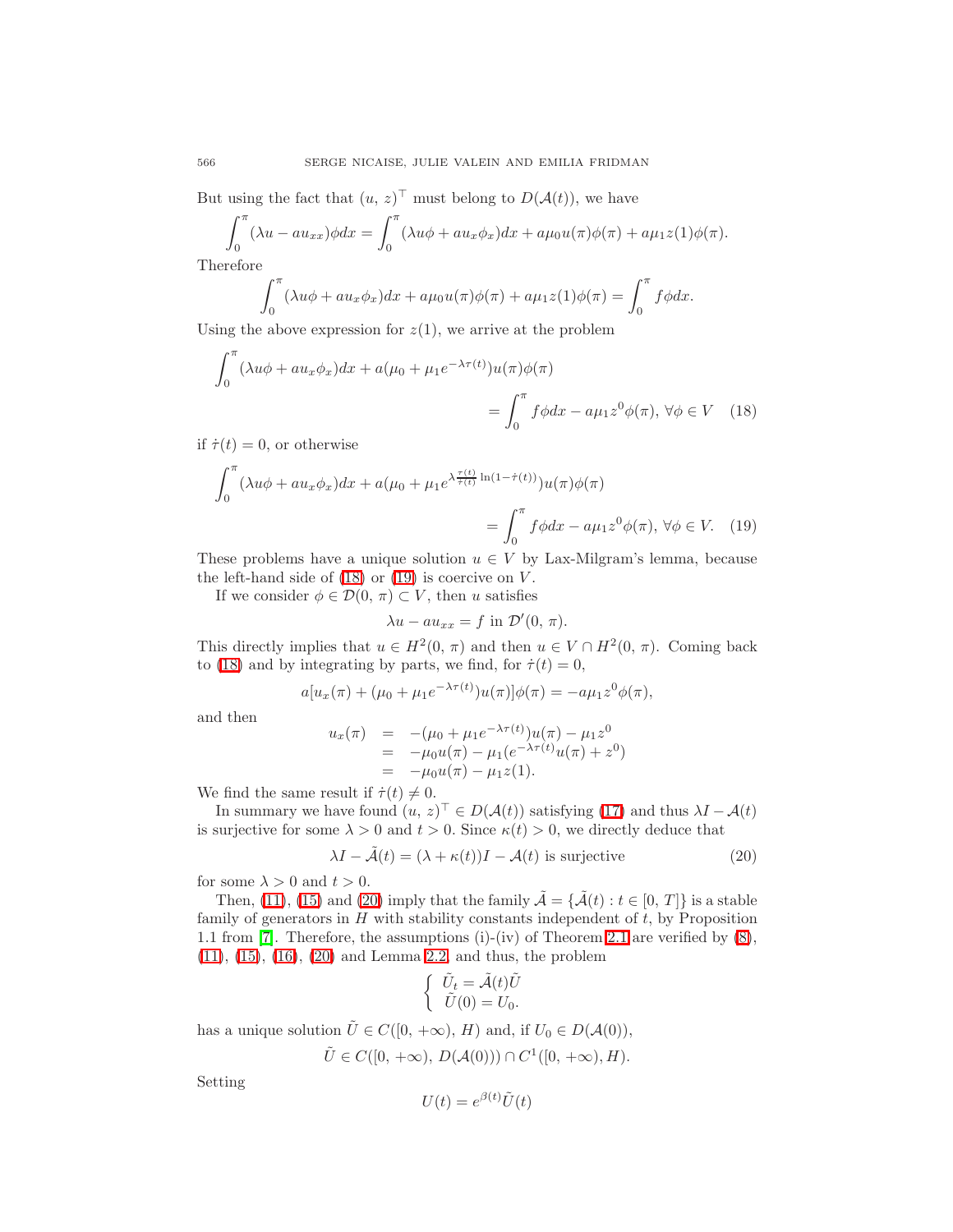with  $\beta(t) = \int_0^t \kappa(s)ds$ , we remark that it is a solution of [\(7\)](#page-2-0) because

$$
U_t(t) = \kappa(t)e^{\beta(t)}\tilde{U}(t) + e^{\beta(t)}\tilde{U}_t(t)
$$
  
\n
$$
= \kappa(t)e^{\beta(t)}\tilde{U}(t) + e^{\beta(t)}\tilde{\mathcal{A}}(t)\tilde{U}(t)
$$
  
\n
$$
= e^{\beta(t)}(\kappa(t)\tilde{U}(t) + \tilde{\mathcal{A}}(t)\tilde{U}(t))
$$
  
\n
$$
= e^{\beta(t)}\mathcal{A}(t)\tilde{U}(t) = \mathcal{A}(t)e^{\beta(t)}\tilde{U}(t)
$$
  
\n
$$
= \mathcal{A}(t)U(t),
$$

which concludes the proof.

## 2.2. The decay of the energy. We here suppose that

$$
\mu_1^2 < (1 - d)\mu_0^2. \tag{21}
$$

Let us choose the following energy

<span id="page-8-0"></span>
$$
E(t) = \frac{1}{2} \int_0^{\pi} u^2(x, t) dx + \frac{q\tau(t)}{2} \int_0^1 u^2(\pi, t - \tau(t)\rho) d\rho,
$$
 (22)

<span id="page-8-1"></span>where  $q$  is a positive constant chosen later.

**Proposition 1.** Let  $(9)$  and  $(21)$  be satisfied. Then for all regular solution of problem [\(1\)](#page-1-0), the energy is decreasing and satisfies

<span id="page-8-2"></span>
$$
E'(t) \le -a \int_0^{\pi} u_x^2(x, t) dx + (u(\pi, t), u(\pi, t - \tau(t))) \Psi_q(u(\pi, t), u(\pi, t - \tau(t)))^{\top} < 0,
$$
\n(23)

where  $\Psi_q$  is the matrix defined in [\(13\)](#page-5-2).

Proof. Differentiating [\(22\)](#page-8-1) and by [\(1\)](#page-1-0), we obtain

$$
E'(t) = \int_0^{\pi} uu_t dx + \frac{q\dot{\tau}(t)}{2} \int_0^1 u^2(\pi, t - \tau(t)\rho) d\rho
$$
  
+
$$
+q\tau(t) \int_0^1 u(\pi, t - \tau(t)\rho) u_t(\pi, t - \tau(t)\rho) (1 - \dot{\tau}(t)\rho) d\rho
$$
  
= 
$$
a \int_0^{\pi} uu_{xx} dx + \frac{q\dot{\tau}(t)}{2} \int_0^1 u^2(\pi, t - \tau(t)\rho) d\rho
$$
  
+
$$
+q\tau(t) \int_0^1 u(\pi, t - \tau(t)\rho) u_t(\pi, t - \tau(t)\rho) (1 - \dot{\tau}(t)\rho) d\rho.
$$

By integrating by parts in space, we find

$$
a \int_0^{\pi} u u_{xx} dx = -a \int_0^{\pi} u_x^2 dx + a[u(x, t)u_x(x, t)]_0^{\pi}
$$
  
= -a \int\_0^{\pi} u\_x^2 dx - a\mu\_0 u^2(\pi, t) - a\mu\_1 u(\pi, t)u(\pi, t - \tau(t)).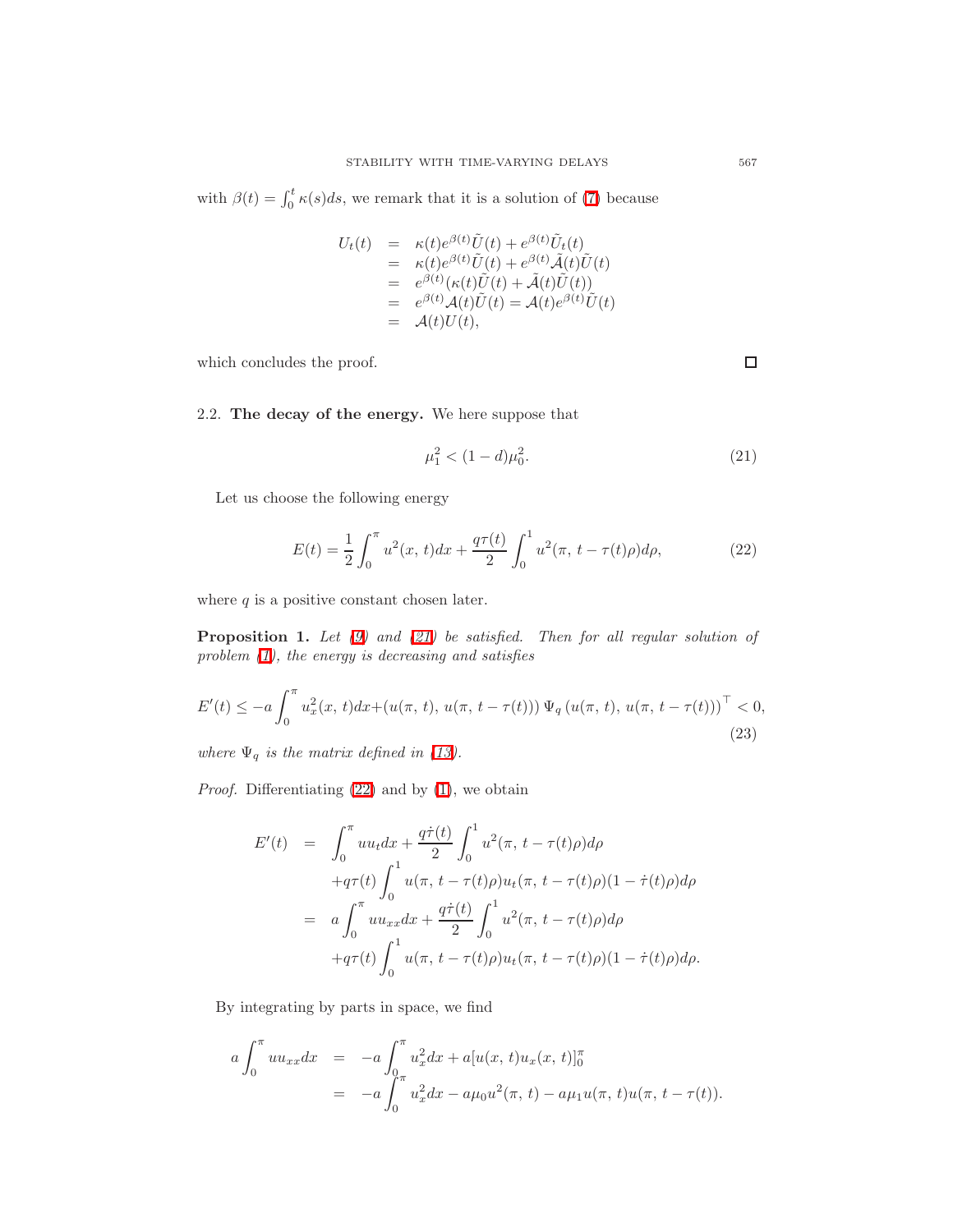Setting  $z(\rho, t) = u(\pi, t - \tau(t))\rho$ , we see that  $z_\rho(\rho, t) = -\tau(t)u_t(\pi, t - \tau(t))\rho$ , and by integrating by parts in  $\rho$ , we get

$$
\int_0^1 u(\pi, t - \tau(t)\rho)u_t(\pi, t - \tau(t)\rho)(1 - \dot{\tau}(t)\rho)d\rho \n= -\frac{1}{\tau(t)} \int_0^1 z(\rho, t)z_\rho(\rho, t)(1 - \dot{\tau}(t)\rho)d\rho \n= -\frac{1}{2\tau(t)} \int_0^1 \partial_\rho(z(\rho, t)^2)(1 - \dot{\tau}(t)\rho)d\rho \n= \frac{1}{2\tau(t)} \int_0^1 z(\rho, t)^2(-\dot{\tau}(t))d\rho - \frac{1}{2\tau(t)} [z^2(\rho, t)(1 - \dot{\tau}(t)\rho)]_0^1 \n= -\frac{\dot{\tau}(t)}{2\tau(t)} \int_0^1 u^2(\pi, t - \tau(t)\rho)d\rho - \frac{1 - \dot{\tau}(t)}{2\tau(t)} u^2(\pi, t - \tau(t)) + \frac{1}{2\tau(t)} u^2(\pi, t).
$$

Therefore, we obtain

$$
E'(t) = -a \int_0^{\pi} u_x^2 dx - (a\mu_0 - \frac{q}{2})u^2(\pi, t) - a\mu_1 u(\pi, t)u(\pi, t - \tau(t)) - \frac{q}{2}(1 - \dot{\tau}(t))u^2(\pi, t - \tau(t)).
$$

We can see that this inequality can be written as

$$
E'(t) \le -a \int_0^{\pi} u_x^2 dx + (u(\pi, t), u(\pi, t - \tau(t))) \Psi_q(u(\pi, t), u(\pi, t - \tau(t)))^{\top}.
$$

As  $-q(1-d) < 0$ ,  $\Psi_q$  is negative definite if and only if

$$
q^2 - 2a\mu_0 q + \frac{a^2\mu_1^2}{1 - d} < 0. \tag{24}
$$

The discriminant of this second order polynomial is  $\Delta = 4a^2 \left(\mu_0^2 - \frac{\mu_1^2}{1-d}\right)$ , which is positive if and only if [\(21\)](#page-8-0) holds. Therefore, the matrix  $\Psi_q$  is negative definite for some  $q > 0$  if and only if [\(21\)](#page-8-0) is satisfied, and in that case, we choose q such that

$$
a\mu_0 - a\sqrt{\mu_0^2 - \frac{\mu_1^2}{1 - d}} < q < a\mu_0 + a\sqrt{\mu_0^2 - \frac{\mu_1^2}{1 - d}},
$$
\n(25)

\nthe proof.

<span id="page-9-4"></span>which concludes the proof.

2.3. Exponential stability. In this section, we prove the exponential stability of the heat equation [\(1\)](#page-1-0) by using the following Lyapunov functional

$$
\mathcal{E}(t) = E(t) + \gamma \mathcal{E}_2(t),\tag{26}
$$

<span id="page-9-0"></span>where  $\gamma > 0$  is a parameter that will be fixed small enough later on, E is the standard energy defined by  $(22)$  and  $\mathcal{E}_2$  is defined by

$$
\mathcal{E}_2(t) = q \int_{t-\tau(t)}^t e^{2\delta(s-t)} u^2(\pi, s) ds = q\tau(t) \int_0^1 e^{-2\delta\tau(t)\rho} u^2(\pi, t-\tau(t)\rho) d\rho, \quad (27)
$$

<span id="page-9-2"></span><span id="page-9-1"></span>where  $\delta > 0$  is a fixed positive real number.

<span id="page-9-3"></span>**Remark 1.** Let us notice that the energies E and  $\mathcal E$  are equivalent, since

$$
E(t) \le \mathcal{E}(t) \le (2\gamma + 1)E(t).
$$

The result about the decay of the energy  $E$  is the following one: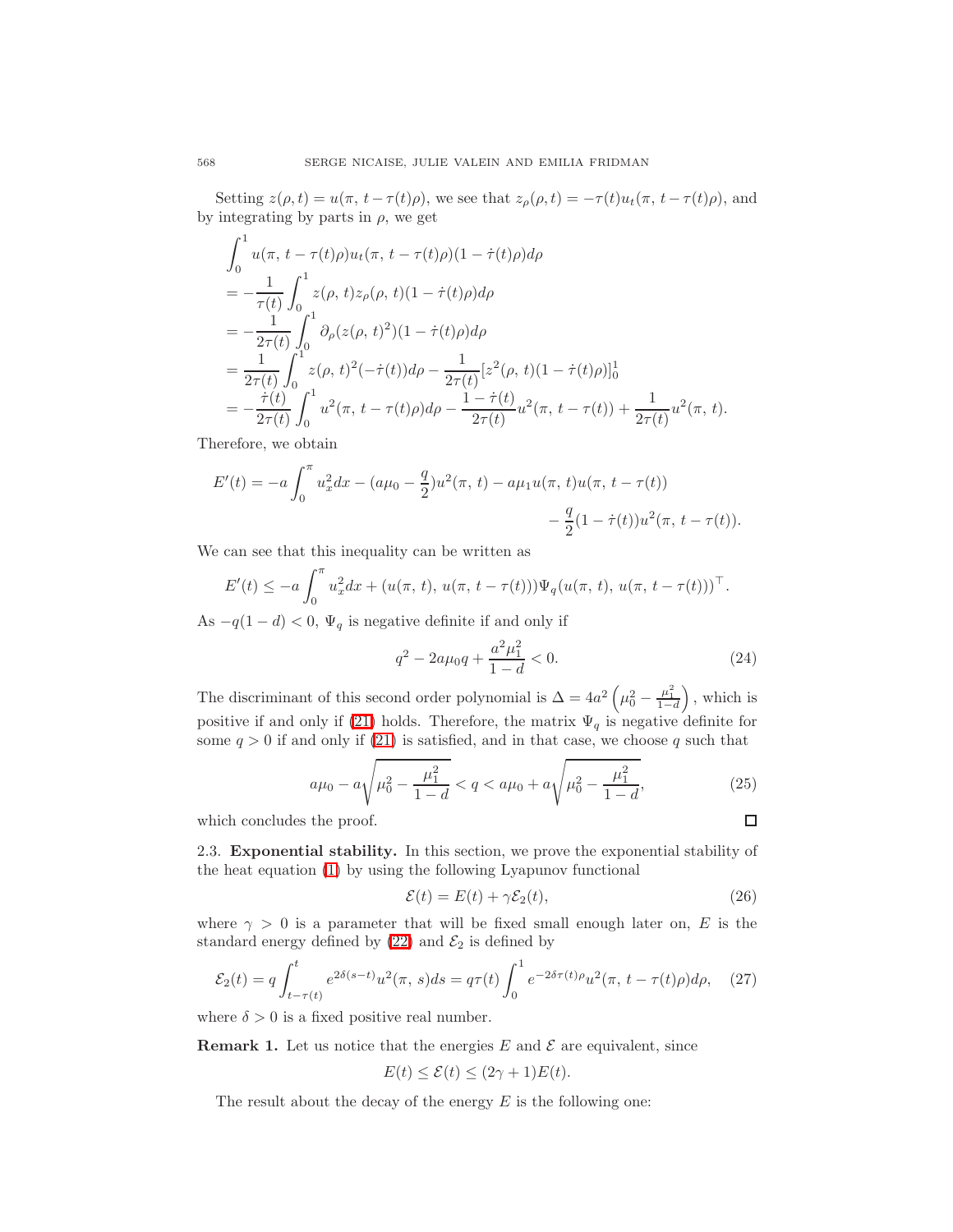**Theorem 2.4.** Let [\(9\)](#page-3-3) and [\(21\)](#page-8-0) be satisfied. Then the energy E decays exponentially, more precisely there exist two positive constants  $\alpha$  and  $C$  such that

$$
E(t) \le Ce^{-\alpha t} E(0), \,\forall t > 0.
$$

*Proof.* First, we differentiate  $\mathcal{E}_2$  to have

$$
\frac{d}{dt}\mathcal{E}_2(t) = \frac{\dot{\tau}(t)}{\tau(t)}\mathcal{E}_2(t) + q\tau(t)\int_0^1 (-2\delta\dot{\tau}(t)\rho)e^{-2\delta\tau(t)\rho}u^2(\pi, t-\tau(t)\rho)d\rho + J,
$$

where

$$
J = 2q\tau(t)\int_0^1 e^{-2\delta\tau(t)\rho}u(\pi, t-\tau(t)\rho)u_t(\pi, t-\tau(t)\rho)(1-\dot{\tau}(t)\rho)d\rho.
$$

Moreover, by noticing one more time that  $z(\rho, t) = u(\pi, t-\tau(t))\rho$  and by integrating by parts in  $\rho$ , we have

$$
J = -q \int_0^1 e^{-2\delta \tau(t)\rho} \frac{\partial}{\partial \rho} (z(\rho, t)^2)(1 - \dot{\tau}(t)\rho) d\rho
$$
  
\n
$$
= q \int_0^1 z^2(\rho, t)(-2\delta \tau(t)(1 - \dot{\tau}(t)\rho) - \dot{\tau}(t))e^{-2\delta \tau(t)\rho} d\rho
$$
  
\n
$$
-qe^{-2\delta \tau(t)}z^2(1, t)(1 - \dot{\tau}(t)) + qz^2(0, t)
$$
  
\n
$$
= q \int_0^1 (-2\delta \tau(t)(1 - \dot{\tau}(t)\rho) - \dot{\tau}(t))u^2(\pi, t - \tau(t)\rho)e^{-2\delta \tau(t)\rho} d\rho
$$
  
\n
$$
-qe^{-2\delta \tau(t)}u^2(\pi, t - \tau(t))(1 - \dot{\tau}(t)) + qu^2(\pi, t).
$$

Therefore, we have

$$
\frac{d}{dt}\mathcal{E}_2(t) = \frac{\dot{\tau}(t)}{\tau(t)}\mathcal{E}_2(t) + q \int_0^1 (-2\delta\tau(t) - \dot{\tau}(t))u^2(\pi, t - \tau(t)\rho)e^{-2\delta\tau(t)\rho}d\rho \n-qe^{-2\delta\tau(t)}u^2(\pi, t - \tau(t))(1 - \dot{\tau}(t)) + qu^2(\pi, t) \n= -2\delta\mathcal{E}_2(t) - qe^{-2\delta\tau(t)}u^2(\pi, t - \tau(t))(1 - \dot{\tau}(t)) + qu^2(\pi, t).
$$

As  $\dot{\tau}(t) < 1$  (see [\(2\)](#page-1-3)), we obtain

$$
\frac{d}{dt}\mathcal{E}_2(t) \le -2\delta \mathcal{E}_2(t) + qu^2(\pi, t). \tag{28}
$$

<span id="page-10-0"></span>Consequently, gathering [\(23\)](#page-8-2), [\(26\)](#page-9-0) and [\(28\)](#page-10-0), we obtain

$$
\frac{d}{dt}\mathcal{E}(t) \leq -(a\mu_0 - \frac{q}{2} - q\gamma)u^2(\pi, t) - \frac{q}{2}(1-d)u^2(\pi, t - \tau(t))\n-a\mu_1 u(\pi, t)u(\pi, t - \tau(t)) - a\int_0^{\pi} u_x^2(x, t)dx - 2\gamma \delta \mathcal{E}_2(t),
$$

or equivalently

$$
\frac{d}{dt}\mathcal{E}(t) \le (u(\pi, t), u(\pi, t - \tau(t)))\tilde{\Psi}_q(u(\pi, t), u(\pi, t - \tau(t)))^\top \n- a \int_0^\pi u_x^2(x, t)dx - 2\gamma \delta \mathcal{E}_2(t), \quad (29)
$$

where  $\tilde{\Psi}_q$  is the  $2 \times 2$  matrix defined by

$$
\tilde{\Psi}_q = \frac{1}{2} \begin{pmatrix} q(1+2\gamma) - 2a\mu_0 & -a\mu_1 \\ -a\mu_1 & -q(1-d) \end{pmatrix} = \Psi_q + \gamma \begin{pmatrix} q & 0 \\ 0 & 0 \end{pmatrix}.
$$

Now fix  $q > 0$  such that  $\Psi_q$  is negative definite (consequence of the assumption [\(21\)](#page-8-0)). By a perturbation argument, we deduce that for  $\gamma > 0$  small enough,  $\tilde{\Psi}_q$  is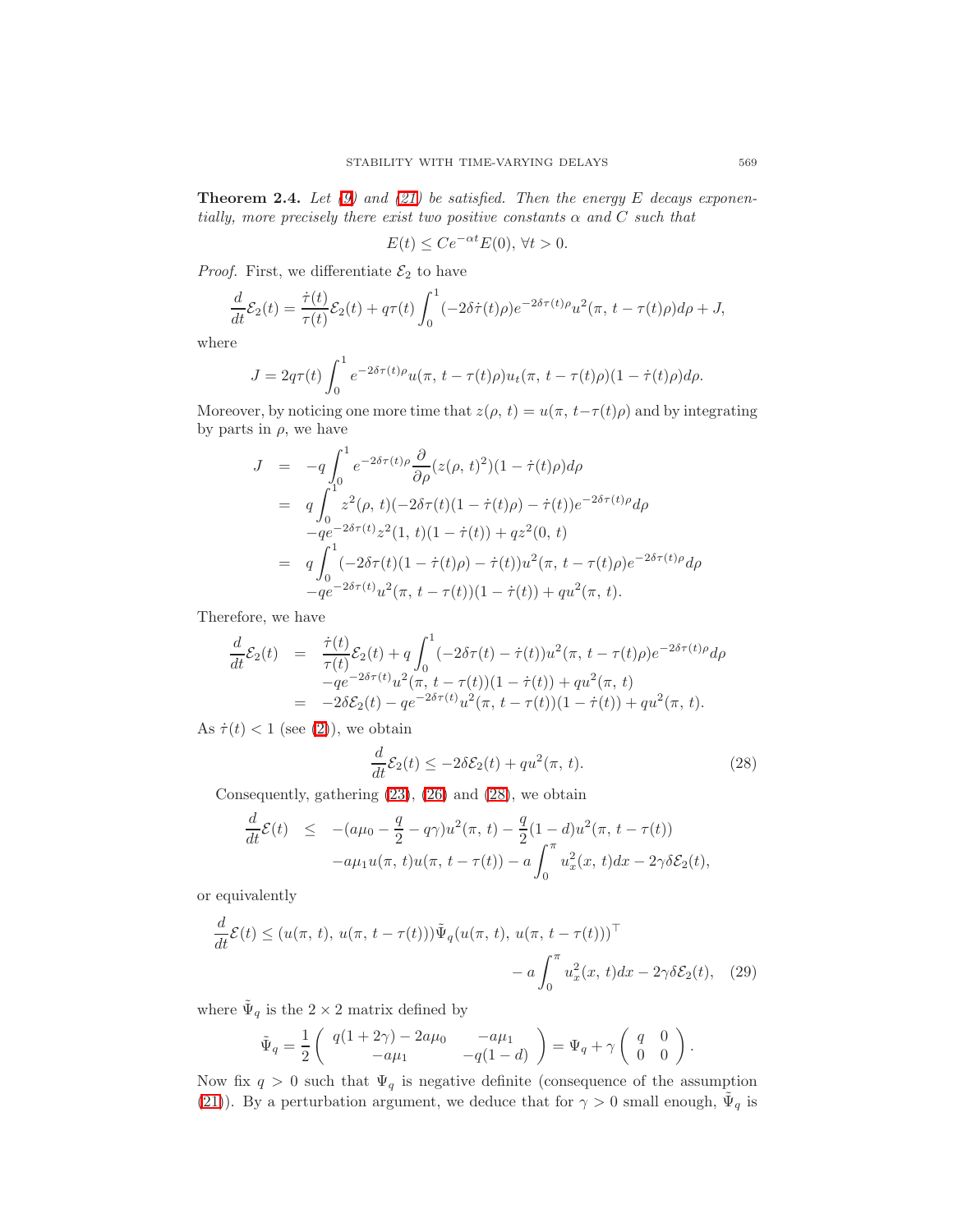negative. More precisely, we take  $\gamma = \frac{-\lambda}{q}$ , when  $\lambda$  is the greatest negative eigenvalue of  $\Psi_q$ , or equivalently  $X\Psi_q X^\top \leq \lambda |X|^2$ , for all  $X \in \mathbb{R}^2$ . We can easily check that

$$
\lambda = \frac{1}{4} \left( -2a\mu_0 + dq + \sqrt{4a^2(\mu_0^2 + \mu_1^2) + 4a(d-2)\mu_0 q + (d-2)^2 q^2} \right) < 0. \tag{30}
$$

<span id="page-11-1"></span><span id="page-11-0"></span>Therefore, for  $\gamma = \frac{-\lambda}{q}$ , we find

$$
\frac{d}{dt}\mathcal{E}(t) \le -2\delta\gamma \mathcal{E}_2(t) - a \int_0^\pi u_x^2(x, t)dx.
$$
\n(31)

As  $u(0, t) = 0$  for all  $t > 0$ , by the min-max principle, we have

$$
\int_0^{\pi} u^2(x, t) dx \le 4 \int_0^{\pi} u_x^2(x, t) dx,
$$

because the first eigenvalue of the Laplace operator with Dirichlet boundary condition at 0 and Neumann boundary condition at  $\pi$  is  $-\frac{1}{4}$ . Therefore

$$
-a\int_0^{\pi} u_x^2(x, t)dx \le -\frac{a}{4} \int_0^{\pi} u^2(x, t)dx.
$$

This estimate in [\(31\)](#page-11-0) and by the definition [\(27\)](#page-9-1) of  $\mathcal{E}_2$ , we obtain

$$
\frac{d}{dt}\mathcal{E}(t) \le -\frac{a}{4} \int_0^\pi u^2(x,t)dx - 2q\delta\gamma\tau(t) \int_0^1 e^{-2\delta\tau(t)\rho} u^2(\pi, t - \tau(t)\rho)d\rho.
$$

Since  $\tau(t) \leq M$  (see [\(3\)](#page-1-2)) and in view of the definition [\(22\)](#page-8-1) of  $E(t)$ , there exists a constant  $\gamma' > 0$  (depending on  $\gamma$  and  $\delta$ , namely  $\gamma' \le \min(\frac{a}{2}, 4\delta\gamma e^{-2\delta M})$ ) such that

$$
\frac{d}{dt}\mathcal{E}(t) \le -\gamma' E(t).
$$

By applying Remark [1,](#page-9-2) we obtain

$$
\frac{d}{dt}\mathcal{E}(t) \le -\frac{\gamma'}{2\gamma+1}\mathcal{E}(t).
$$

This implies that

$$
\mathcal{E}(t) \le \mathcal{E}(0)e^{-\alpha t},
$$

with

$$
\alpha = \frac{\gamma'}{2\gamma + 1} \le \frac{1}{q - 2\lambda} \min\left(\frac{aq}{2}, -4\lambda \delta e^{-2\delta M}\right).
$$

Remark [1](#page-9-2) leads to

$$
E(t) \le \mathcal{E}(t) \le \mathcal{E}(0)e^{-\alpha t} \le (2\gamma + 1)E(0)e^{-\alpha t}.
$$

 $\Box$ 

<span id="page-11-2"></span>Remark 2. In the proof of Theorem [2.4,](#page-9-3) we notice that we have explicitely calculated the decay rate of the energy, given by

$$
\alpha = \frac{1}{q - 2\lambda} \min\left(\frac{aq}{2}, -4\lambda \delta e^{-2\delta M}\right),\,
$$

where  $\lambda$  is given by [\(30\)](#page-11-1), q by [\(25\)](#page-9-4) and  $\delta$  is a positive real number. Therefore, we can choose  $\delta$  so that the decay of the energy is as quick as possible. For that purpose, we notice that the function  $\delta \to -4\lambda \delta e^{-2\delta M}$  admits a maximum at  $\delta = \frac{1}{2M}$  and that this maximum is  $\frac{-2\lambda}{Me}$ . Thus the larger decay rate of the energy is given by

$$
\alpha_{max} = \frac{1}{q - 2\lambda} \min\left(\frac{aq}{2}, \frac{-2\lambda}{Me}\right).
$$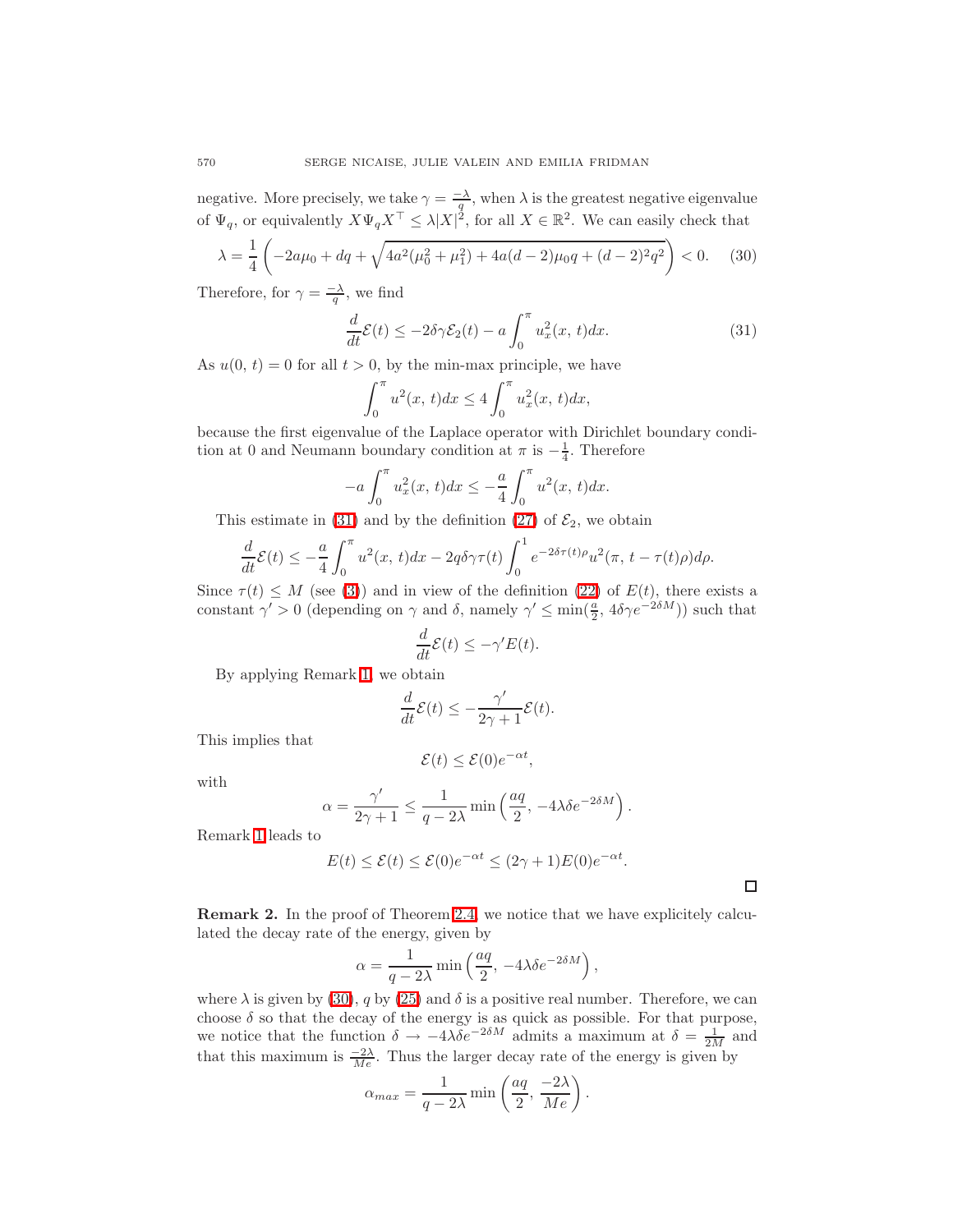Obviously, this quantity can be calculated if the data  $\mu_0$ ,  $\mu_1$  and  $\tau$  are given.

3. Exponential stability of the delayed wave equation. We now consider the system described by

$$
\begin{cases}\nu_{tt}(x, t) - au_{xx}(x, t) = 0, & 0 < x < \pi, t > 0, \\
u(0, t) = 0, & t > 0, \\
u_x(\pi, t) = -\mu_0 u_t(\pi, t) - \mu_1 u_t(\pi, t - \tau(t)), & t > 0, \\
u(x, 0) = u^0(x), u_t(x, 0) = u^1(x), & 0 < x < \pi, \\
u_t(\pi, t - \tau(0)) = f^0(t - \tau(0)), & 0 < t < \tau(0),\n\end{cases}
$$
\n(32)

<span id="page-12-0"></span>whith the constant parameter  $a > 0$  and where  $\mu_0, \mu_1 \geq 0$  are fixed nonnegative real numbers, the time-varying delay  $\tau(t)$  still satisfies [\(2\)](#page-1-3), [\(3\)](#page-1-2) and [\(4\)](#page-1-1).

The boundary-value problem [\(32\)](#page-12-0) describes the oscillations of a homogeneous string fixed at 0 and with a feedback law at  $\pi$ .

3.1. Well-posedness of the problem. We aim to show that problem [\(32\)](#page-12-0) is well-posed. For that purpose, we use the same ideas than before.

We transform our system  $(32)$  as follows. Let us introduce the auxiliary variable  $z(\rho, t) = u_t(\pi, t - \tau(t))$  for  $\rho \in (0, 1)$  and  $t > 0$ . Note that z verifies the transport equation for  $0 < \rho < 1$  and  $t > 0$  (compare with [\(5\)](#page-2-3))

$$
\begin{cases}\n\tau(t)z_t(\rho, t) + (1 - \dot{\tau}(t)\rho)z_\rho(\rho, t) = 0, \\
z(0, t) = u_t(\pi, t), \\
z(\rho, 0) = f^0(-\tau(0)\rho).\n\end{cases}
$$
\n(33)

Therefore, the problem [\(32\)](#page-12-0) is equivalent to

$$
\begin{cases}\nu_{tt}(x, t) - au_{xx}(x, t) = 0, & 0 < x < \pi, t > 0, \\
\tau(t)z_t(\rho, t) + (1 - \dot{\tau}(t)\rho)z_\rho(\rho, t) = 0, & 0 < \rho < 1, t > 0, \\
u(0, t) = 0, u_x(\pi, t) = -\mu_0 u_t(\pi, t) - \mu_1 z(1, t), & t > 0, \\
z(0, t) = u_t(\pi, t), & t > 0, \\
u(x, 0) = u^0(x), u_t(x, 0) = u^1(x), & 0 < x < \pi, \\
z(\rho, 0) = f^0(-\tau(0)\rho), & 0 < \rho < 1.\n\end{cases}
$$
\n(34)

If we introduce

$$
U := (u, u_t, z)^\top,
$$

then  $U$  satisfies

$$
U_t = (u_t, u_{tt}, z_t)^{\top} = (u_t, au_{xx}, \frac{\dot{\tau}(t)\rho - 1}{\tau(t)}z_{\rho})^{\top}.
$$

Consequently the problem [\(32\)](#page-12-0) may be rewritten as the first order evolution equation

$$
\begin{cases}\nU_t = \mathcal{A}(t)U \\
U(0) = (u^0, u^1, f^0(-\tau(0).))^\top = U_0,\n\end{cases}
$$
\n(35)

<span id="page-12-1"></span>where the time dependent operator  $\mathcal{A}(t)$  is defined by

$$
\mathcal{A}(t) \left( \begin{array}{c} u \\ \omega \\ z \end{array} \right) = \left( \begin{array}{c} \omega \\ a u_{xx} \\ \frac{\dot{\tau}(t)\rho - 1}{\tau(t)} z_{\rho} \end{array} \right),
$$

with domain

$$
\mathcal{D}(\mathcal{A}(t)) := \{ (u, \omega, z) \in (V \cap H^2(0, \pi)) \times V \times H^1(0, 1) : z(0) = \omega(\pi), u_x(\pi) = -\mu_0 \omega(\pi) - \mu_1 z(1) \},\
$$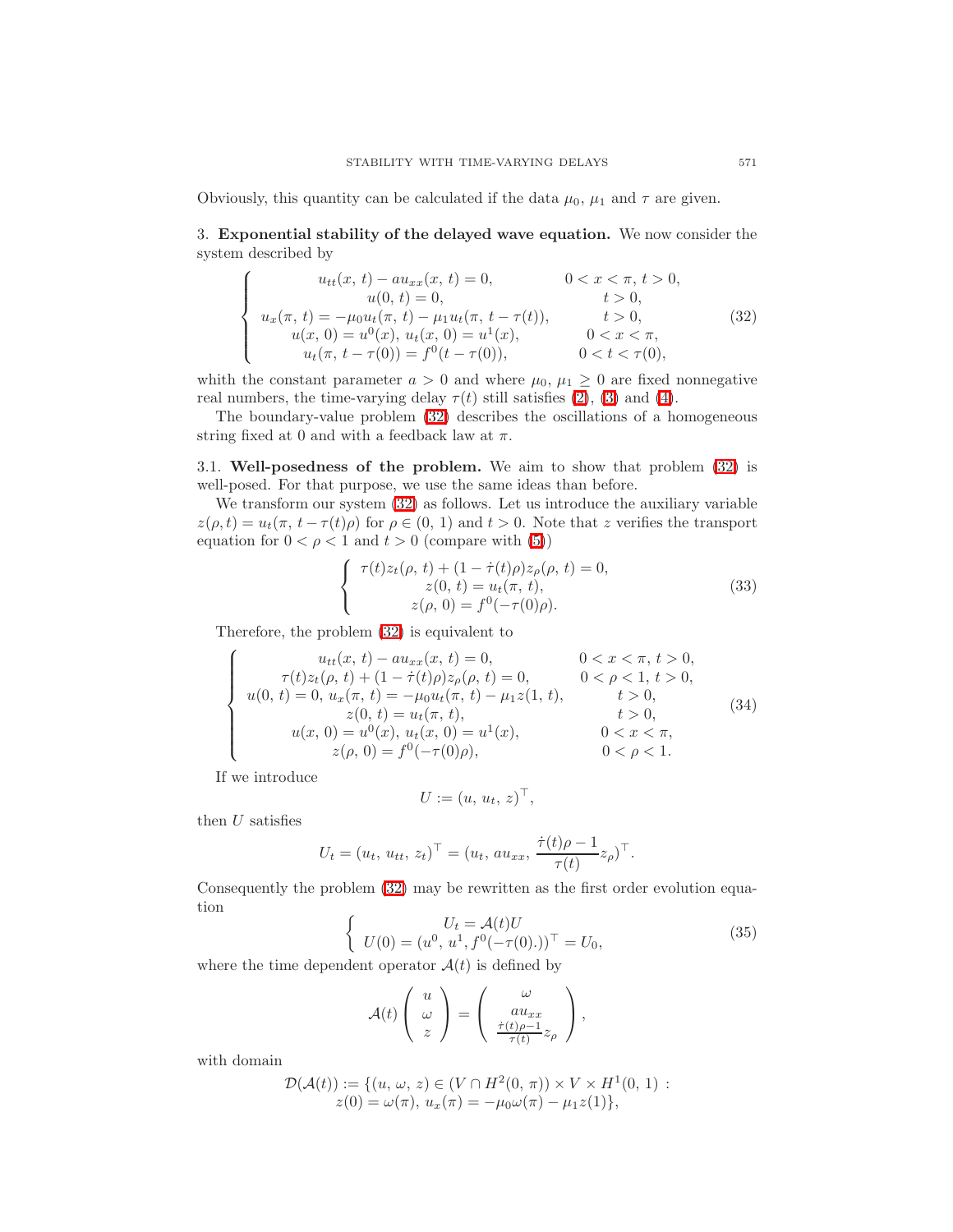where we recall that

$$
V = \{ \phi \in H^1(0, \pi) : \phi(0) = 0 \}.
$$

Again, we notice that the domain of the operator  $A(t)$  is independent of the time t, i.e.

$$
\mathcal{D}(\mathcal{A}(t)) = \mathcal{D}(\mathcal{A}(0)), \forall t > 0.
$$
\n(36)

<span id="page-13-0"></span>Now, we introduce the Hilbert space

$$
H = V \times L^2(0, \pi) \times L^2(0, 1)
$$

equipped with the usual inner product

$$
\left\langle \begin{pmatrix} u \\ \omega \\ z \end{pmatrix}, \begin{pmatrix} \tilde{u} \\ \tilde{\omega} \\ \tilde{z} \end{pmatrix} \right\rangle = \int_0^{\pi} (au_x \tilde{u}_x + \omega \tilde{\omega}) dx + \int_0^1 z(\rho) \tilde{z}(\rho) d\rho.
$$

<span id="page-13-1"></span>**Lemma 3.1.**  $D(A(0))$  is dense in H.

*Proof.* The proof is the same as the one of Lemma 2.1 of [\[12\]](#page-22-3), we give it for the sake of completeness. Let  $(f, g, h)^\top \in H$  be orthogonal to all elements of  $D(A(0)),$ namely

$$
0 = \left\langle \begin{pmatrix} u \\ \omega \\ z \end{pmatrix}, \begin{pmatrix} f \\ g \\ h \end{pmatrix} \right\rangle = \int_0^\pi (au_x f_x + \omega g) dx + \int_0^1 z(\rho)h(\rho)d\rho,
$$

for all  $(u, \omega, z)^\top \in D(A(0)).$ 

We first take  $u = 0$  and  $w = 0$  and  $z \in \mathcal{D}(0, 1)$ . As  $(0, 0, z) \in D(\mathcal{A}(0))$ , we get

$$
\int_0^1 z(\rho)h(\rho)d\rho = 0.
$$

Since  $\mathcal{D}(0, 1)$  is dense in  $L^2(0, 1)$ , we deduce that  $h = 0$ .

In the same manner, by taking  $u = 0$ ,  $z = 0$  and  $\omega \in \mathcal{D}(0, \pi)$  we see that  $g = 0$ . The above orthogonality condition is then reduced to

$$
0 = a \int_0^{\pi} u_x f_x dx, \,\forall (u, \, \omega, \, z) \in D(\mathcal{A}(0)).
$$

By restricting ourselves to  $\omega = 0$  and  $z = 0$ , we obtain

$$
\int_0^1 u_x f_x dx = 0, \,\forall (u, \, 0, \, 0) \in D(\mathcal{A}(0)).
$$

But we easily check that  $(u, 0, 0) \in D(\mathcal{A}(0))$  if and only if  $u \in D(\Delta) = \{v \in$  $H^2(0,\pi): v(0) = 0, v'(1) = 0$ , the domain of the Laplace operator with mixed boundary conditions. Since it is well known that  $D(\Delta)$  is dense in V (equipped with the inner product  $\langle \cdot, \cdot \rangle_V$ , we conclude that  $f = 0$ . П

As before we suppose that the speed of the delay satisfies [\(9\)](#page-3-3) and [\(10\)](#page-3-0). Under these conditions, we will show that the operator  $\mathcal{A}(t)$  generates a  $C_0$ -semigroup in H and the unique solvability of problem [\(35\)](#page-12-1).

For that purpose, we introduce the following time-dependent inner product on H

$$
\left\langle \left(\begin{array}{c} u \\ \omega \\ z \end{array}\right), \left(\begin{array}{c} \tilde{u} \\ \tilde{\omega} \\ \tilde{z} \end{array}\right) \right\rangle_t = \int_0^\pi (au_x \tilde{u}_x + \omega \tilde{\omega}) dx + q\tau(t) \int_0^1 z(\rho) \tilde{z}(\rho) d\rho,
$$

where q is a positive constant chosen such that  $\Psi_q$  is negative (guaranteed by the assumptions [\(9\)](#page-3-3) and [\(10\)](#page-3-0)), with associated norm denoted by  $\left\| . \right\|_t$ .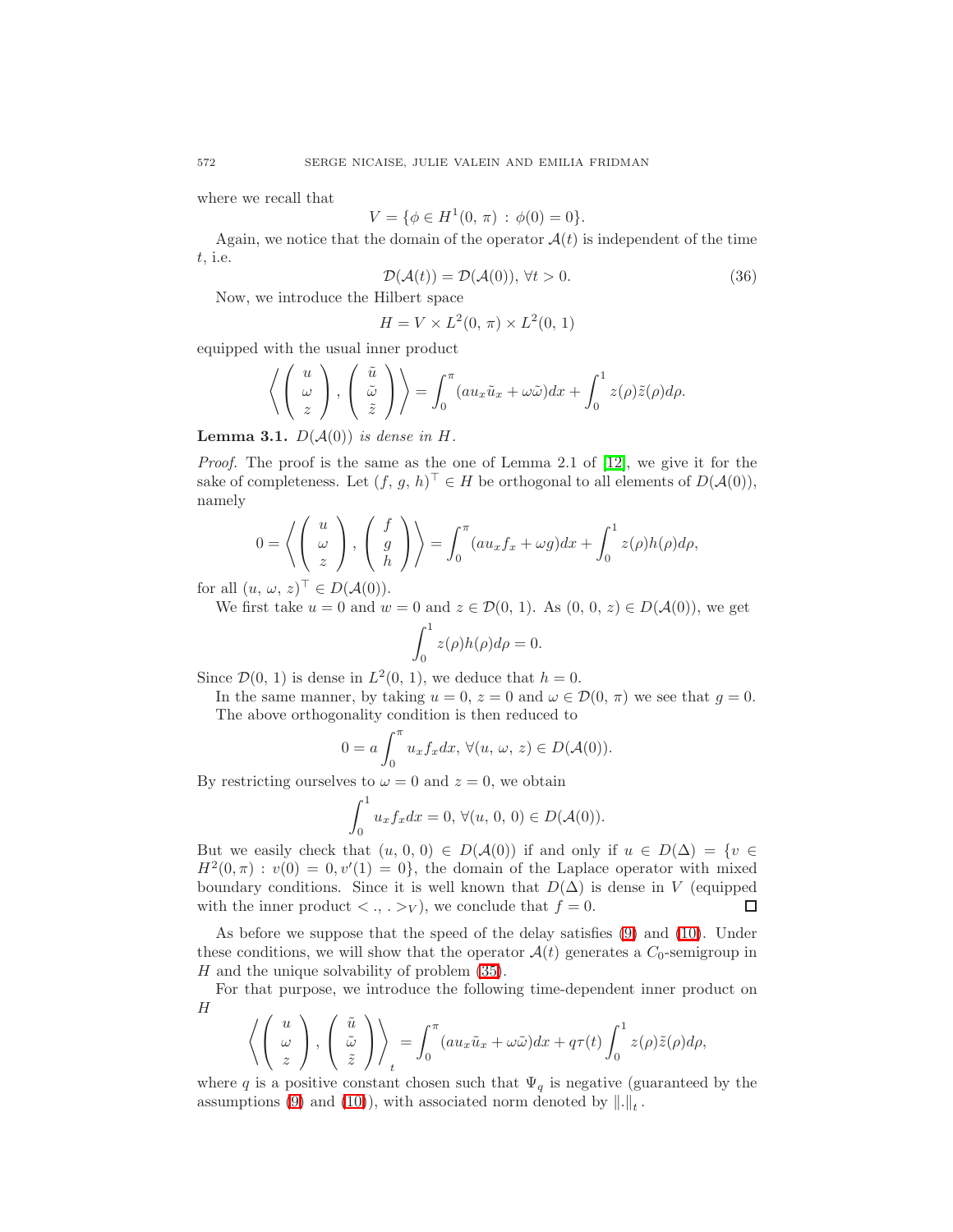**Theorem 3.2.** For an initial datum  $U_0 \in H$ , there exists a unique solution  $U \in$  $C([0, +\infty), H)$  to problem [\(35\)](#page-12-1). Moreover, if  $U_0 \in D(A(0))$ , then

$$
U \in C([0, +\infty), D(\mathcal{A}(0))) \cap C^1([0, +\infty), H).
$$

<span id="page-14-0"></span>Proof. We first notice that

$$
\frac{\|\phi\|_{t}}{\|\phi\|_{s}} \le e^{\frac{c}{2\tau_{0}}|t-s|}, \forall t, s \in [0, T]
$$
\n(37)

where  $\phi = (u, \omega, z)^{\top}$  and c is a positive constant. Indeed, for all  $s, t \in [0, T]$ , we have

$$
\begin{aligned} \left\|\phi\right\|_{t}^{2}-\left\|\phi\right\|_{s}^{2}e^{\frac{c}{\tau_{0}}\left|t-s\right|}=\left(1-e^{\frac{c}{\tau_{0}}\left|t-s\right|}\right)\int_{0}^{\pi}(au_{x}^{2}+\omega^{2})dx\\ &+q\left(\tau(t)-\tau(s)e^{\frac{c}{\tau_{0}}\left|t-s\right|}\right)\int_{0}^{1}z(\rho)^{2}d\rho, \end{aligned}
$$

and we conclude as in the proof of Theorem [2.3.](#page-3-4)

Now we calculate  $\langle \mathcal{A}(t)U, U \rangle_t$  for a  $t > 0$  fixed. For an arbitrary  $U = (u, \omega, z)^\top \in$  $D(\mathcal{A}(t))$ , we have

$$
\langle A(t)U, U \rangle_t = \left\langle \begin{pmatrix} \omega \\ au_{xx} \\ \frac{\dot{\tau}(t)\rho - 1}{\tau(t)} z_\rho \end{pmatrix}, \begin{pmatrix} u \\ \omega \\ z \end{pmatrix} \right\rangle_t
$$
  
= 
$$
\int_0^\pi (a\omega_x u_x + a u_{xx}\omega) dx - q \int_0^1 z_\rho(\rho) z(\rho) (1 - \dot{\tau}(t)\rho) d\rho.
$$

By integrating by parts in space, we have

$$
\langle A(t)U, U \rangle_t = a[\omega u_x]_0^{\pi} - q \int_0^1 z_{\rho}(\rho)z(\rho)(1 - \dot{\tau}(t)\rho)d\rho \n= -a\mu_0 z(0)^2 - a\mu_1 z(0)z(1) - q \int_0^1 z_{\rho}(\rho)z(\rho)(1 - \dot{\tau}(t)\rho)d\rho.
$$

Moreover, we have by integrating by parts in  $\rho$ :

$$
\int_0^1 z_\rho(\rho) z(\rho) (1 - \dot{\tau}(t)\rho) d\rho = \int_0^1 \frac{1}{2} \frac{\partial}{\partial \rho} (z(\rho)^2) (1 - \dot{\tau}(t)\rho) d\rho
$$
  
= 
$$
\frac{\dot{\tau}(t)}{2} \int_0^1 z(\rho)^2 d\rho + \frac{1}{2} z(1)^2 (1 - \dot{\tau}(t)) - \frac{1}{2} z^2(0).
$$

These two identities yield

$$
\langle \mathcal{A}(t)U, U \rangle_t = -a\mu_0 z(0)^2 - a\mu_1 z(0)z(1) - \frac{q}{2}z(1)^2(1 - \dot{\tau}(t)) + \frac{q}{2}z^2(0) - \frac{q\dot{\tau}(t)}{2} \int_0^1 z(\rho)^2 d\rho.
$$

We can see, that this identity implies that

 $\langle \mathcal{A}(t)U, U \rangle_t \leq (z(0), z(1)) \Psi_q(z(0), z(1))^{\top} + \kappa(t) \langle U, U \rangle_t,$ 

where  $\Psi_q$  is the matrix defined by [\(13\)](#page-5-2) and  $\kappa(t)$  is given by [\(12\)](#page-5-3). As we have chosen q such that the matrix  $\Psi_q$  is negative, we have

$$
\langle \mathcal{A}(t)U, U \rangle_t - \kappa(t) \langle U, U \rangle_t \le 0, \tag{38}
$$

<span id="page-14-1"></span>which proves the dissipativeness of  $\tilde{\mathcal{A}}(t) = \mathcal{A}(t) - \kappa(t)I$  for the inner product  $\langle \cdot, \cdot \rangle_t$ .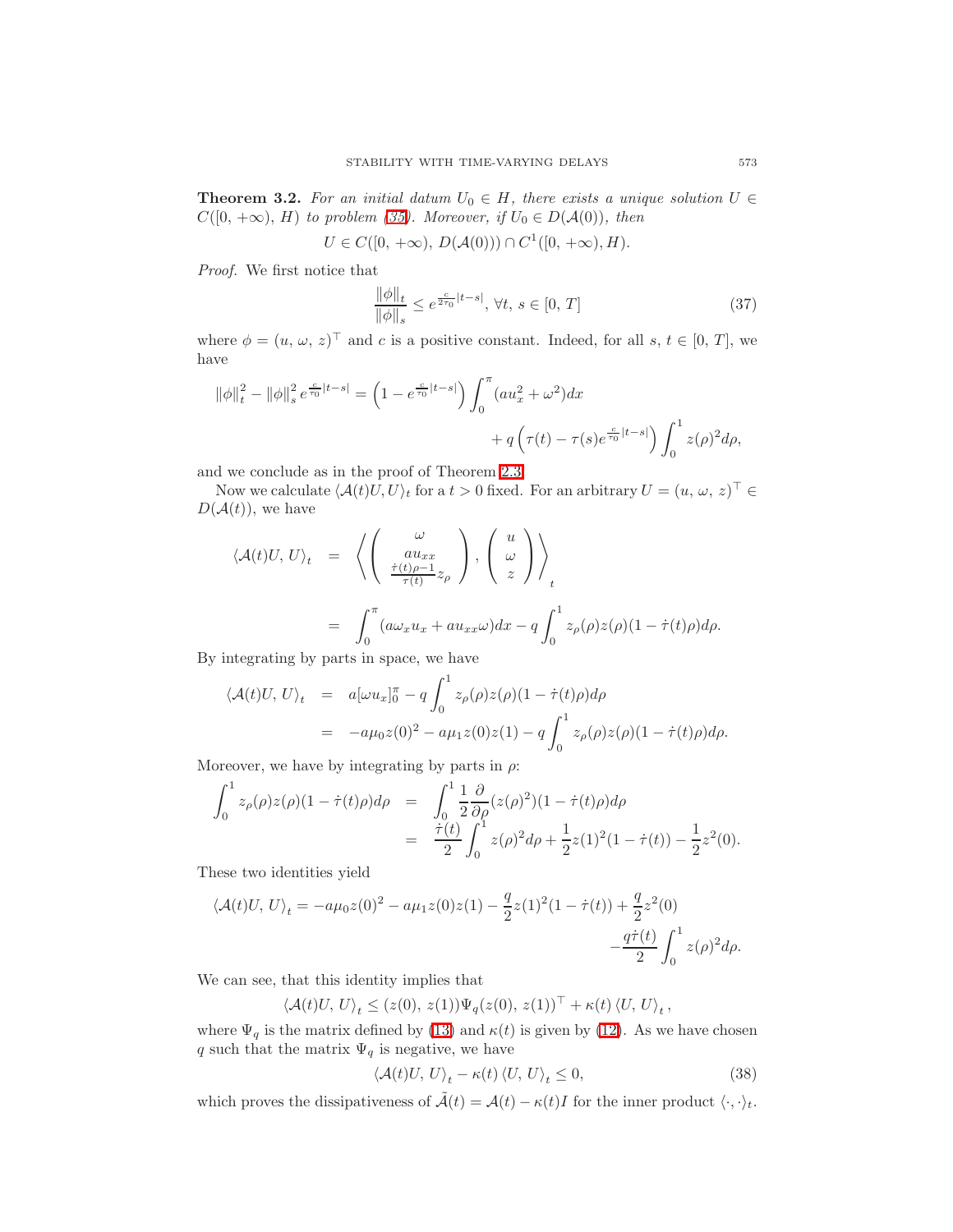<span id="page-15-1"></span>As in the proof of Theorem [2.3,](#page-3-4) we see that [\(4\)](#page-1-1) implies that

$$
\frac{d}{dt}\tilde{\mathcal{A}}(t) \in L^{\infty}_{*}([0, T], B(D(\mathcal{A}(0)), H)).
$$
\n(39)

Let us finally prove that  $\mathcal{A}(t)$  is maximal, i.e., that  $\lambda I - \mathcal{A}(t)$  is surjective for some  $\lambda>0$  and  $t>0.$ 

Let  $(f, g, h)^T \in H$ . We look for  $U = (u, \omega, z)^T \in D(\mathcal{A}(t))$  solution of

$$
(\lambda I - \mathcal{A}(t)) \left( \begin{array}{c} u \\ \omega \\ z \end{array} \right) = \left( \begin{array}{c} f \\ g \\ h \end{array} \right)
$$

or equivalently

$$
\begin{cases}\n\lambda u - \omega = f \\
\lambda \omega - au_{xx} = g \\
\lambda z + \frac{1 - \dot{\tau}(t)\rho}{\tau(t)} z_{\rho} = h.\n\end{cases}
$$
\n(40)

<span id="page-15-0"></span>Suppose that we have found  $u$  with the appropriate regularity. Then, we have

$$
\omega = -f + \lambda u \in V.
$$

We can then determine  $z$ , indeed  $z$  satisfies the differential equation

$$
\lambda z + \frac{1 - \dot{\tau}(t)\rho}{\tau(t)} z_{\rho} = h
$$

and the boundary condition  $z(0) = \omega(\pi) = -f(\pi) + \lambda u(\pi)$ . Therefore z is explicitly given by

$$
z(\rho) = \lambda u(\pi) e^{-\lambda \tau(t)\rho} - f(\pi) e^{-\lambda \tau(t)\rho} + \tau(t) e^{-\lambda \tau(t)\rho} \int_0^{\rho} e^{\lambda \tau(t)\sigma} h(\sigma) d\sigma,
$$

if  $\dot{\tau}(t) = 0$ , and

$$
z(\rho) = \lambda u(\pi) e^{\lambda \frac{\tau(t)}{\tilde{\tau}(t)} \ln(1 - \dot{\tau}(t)\rho)} - f(\pi) e^{\lambda \frac{\tau(t)}{\tilde{\tau}(t)} \ln(1 - \dot{\tau}(t)\rho)}
$$

$$
+ e^{\lambda \frac{\tau(t)}{\tilde{\tau}(t)} \ln(1 - \dot{\tau}(t)\rho)} \int_0^\rho \frac{h(\sigma)\tau(t)}{1 - \dot{\tau}(t)\sigma} e^{-\lambda \frac{\tau(t)}{\tilde{\tau}(t)} \ln(1 - \dot{\tau}(t)\sigma)} d\sigma,
$$

otherwise. This means that once  $u$  is found with the appropriate properties, we can find z and  $\omega$ . In particular, we have if  $\dot{\tau}(t) = 0$ ,

$$
z(1) = \lambda u(\pi) e^{-\lambda \tau(t)} - f(\pi) e^{-\lambda \tau(t)} + \tau(t) e^{-\lambda \tau(t)} \int_0^1 e^{\lambda \tau(t) \sigma} h(\sigma) d\sigma = \lambda u(\pi) e^{-\lambda \tau(t)} + z^0,
$$

where  $z^0 = -f(\pi)e^{-\lambda \tau(t)} + \tau(t)e^{-\lambda \tau(t)} \int_0^1 e^{\lambda \tau(t)\sigma} h(\sigma) d\sigma$  is a fixed real number depending only on f and h, and if  $\dot{\tau}(t) \neq 0$ 

$$
z(1) = \lambda u(\pi) e^{\lambda \frac{\tau(t)}{\bar{\tau}(t)} \ln(1 - \dot{\tau}(t))} - f(\pi) e^{\lambda \frac{\tau(t)}{\bar{\tau}(t)} \ln(1 - \dot{\tau}(t))} + e^{\lambda \frac{\tau(t)}{\bar{\tau}(t)} \ln(1 - \dot{\tau}(t))} \int_0^1 \frac{h(\sigma) \tau(t)}{1 - \dot{\tau}(t)\sigma} e^{-\lambda \frac{\tau(t)}{\bar{\tau}(t)} \ln(1 - \dot{\tau}(t)\sigma)} d\sigma = \lambda u(\pi) e^{\lambda \frac{\tau(t)}{\bar{\tau}(t)} \ln(1 - \dot{\tau}(t))} + z^0,
$$

where

$$
z^{0} = -f(\pi)e^{\lambda \frac{\tau(t)}{\tau(t)}\ln(1-\dot{\tau}(t))} + e^{\lambda \frac{\tau(t)}{\dot{\tau}(t)}\ln(1-\dot{\tau}(t))} \int_{0}^{1} \frac{h(\sigma)\tau(t)}{1-\dot{\tau}(t)\sigma} e^{-\lambda \frac{\tau(t)}{\dot{\tau}(t)}\ln(1-\dot{\tau}(t)\sigma)} d\sigma
$$

depends only on  $f$  and  $h$ .

It remains to find  $u$ . By  $(40)$ ,  $u$  must satisfy

$$
\lambda^2 u - au_{xx} = g + \lambda f.
$$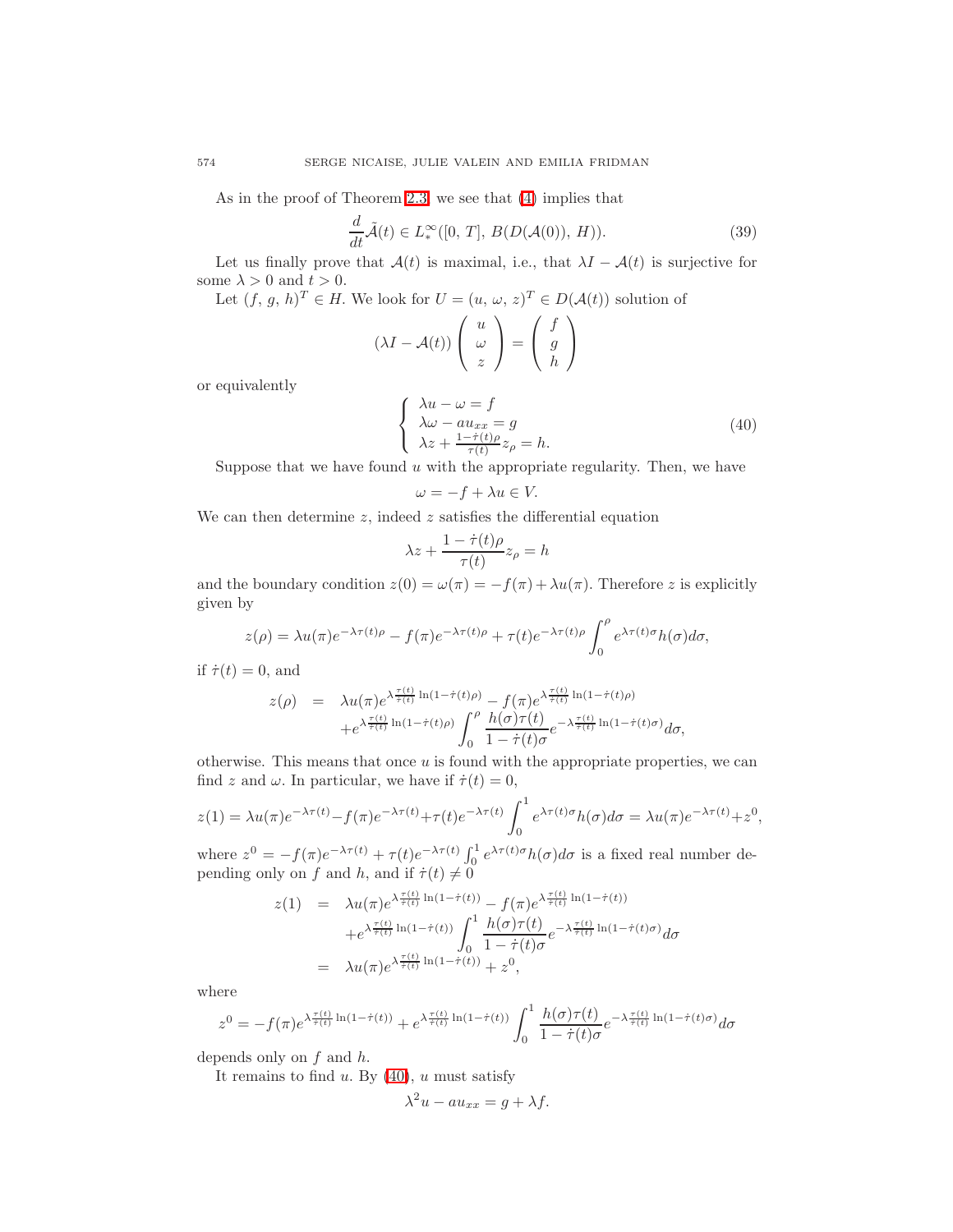Multiplying this identity by a test function  $\phi$ , integrating in space and using integration by parts, we obtain

$$
\int_0^{\pi} (\lambda^2 u - au_{xx}) \phi dx = \int_0^{\pi} (\lambda^2 u \phi + au_x \phi_x) dx - au_x(\pi) \phi(\pi) + au_x(0) \phi(0).
$$

But using the fact that  $(u, \omega, z)$ <sup>T</sup> must belong to  $D(\mathcal{A}(t))$ , we have

$$
\int_0^{\pi} (\lambda^2 u - au_{xx}) \phi dx = \int_0^{\pi} (\lambda^2 u \phi + au_x \phi_x) dx + a\mu_0 \omega(\pi) \phi(\pi) + a\mu_1 z(1) \phi(\pi).
$$

Therefore

$$
\int_0^{\pi} (\lambda^2 u \phi + a u_x \phi_x) dx + a \mu_0 \omega(\pi) \phi(\pi) + a \mu_1 z(1) \phi(\pi) = \int_0^{\pi} (g + \lambda f) \phi dx.
$$

Using the above expression for  $z(1)$  and  $\omega = \lambda u - f$ , we arrive at the problem

$$
\int_0^\pi (\lambda^2 u \phi + a u_x \phi_x) dx + a(\mu_0 + \mu_1 e^{-\lambda \tau(t)}) \lambda u(\pi) \phi(\pi)
$$
  
= 
$$
\int_0^\pi (g + \lambda f) \phi dx + a(\mu_0 f(\pi) - \mu_1 z^0) \phi(\pi), \forall \phi \in V \quad (41)
$$

if  $\dot{\tau}(t) = 0$ , or otherwise

$$
\int_0^\pi (\lambda^2 u \phi + a u_x \phi_x) dx + a(\mu_0 + \mu_1 e^{\lambda \frac{\tau(t)}{\tau(t)} \ln(1 - \dot{\tau}(t)\rho)}) \lambda u(\pi) \phi(\pi)
$$

$$
= \int_0^\pi (g + \lambda f) \phi dx + a(\mu_0 f(\pi) - \mu_1 z^0) \phi(\pi), \forall \phi \in V. \quad (42)
$$

These problems have a unique solution  $u \in V$  by Lax-Milgram's lemma, because the left-hand side of  $(41)$  or  $(42)$  is coercive on V.

If we consider  $\phi \in \mathcal{D}(0, \pi) \subset V$ , then u satisfies

<span id="page-16-1"></span><span id="page-16-0"></span>
$$
\lambda^2 u - au_{xx} = g + \lambda f \text{ in } \mathcal{D}'(0, \pi).
$$

This directly implies that  $u \in H^2(0, \pi)$  and then  $u \in V \cap H^2(0, \pi)$ . Coming back to [\(41\)](#page-16-0) and by integrating by parts, we find, for  $\dot{\tau}(t) = 0$ ,

$$
a[u_x(\pi) + (\mu_0 + \mu_1 e^{-\lambda \tau(t)})\lambda u(\pi)]\phi(\pi) = a(\mu_0 f(\pi) - \mu_1 z^0)\phi(\pi),
$$

and then

$$
u_x(\pi) = -(\mu_0 + \mu_1 e^{-\lambda \tau(t)}) \lambda u(\pi) - (\mu_1 z^0 - \mu_0 f(\pi))
$$
  
= -\mu\_0(\lambda u(\pi) - f(\pi)) - \mu\_1(e^{-\lambda \tau(t)} \lambda u(\pi) + z^0)  
= -\mu\_0 \omega(\pi) - \mu\_1 z(1).

We find the same result if  $\dot{\tau}(t) \neq 0$ .

In summary we have found  $(u, \omega, z)^{\top} \in D(A(t))$  satisfying [\(40\)](#page-15-0) and thus  $\lambda I$  –  $\mathcal{A}(t)$  is surjective for some  $\lambda > 0$  and  $t > 0$ . Again as  $\kappa(t) > 0$ , this proves that

$$
\lambda I - \tilde{\mathcal{A}}(t) = (\lambda + \kappa(t))I - \mathcal{A}(t) \text{ is surjective}
$$
\n(43)

<span id="page-16-2"></span>for some  $\lambda > 0$  and  $t > 0$ .

Then, [\(37\)](#page-14-0), [\(38\)](#page-14-1) and [\(43\)](#page-16-2) imply that the family  $\tilde{\mathcal{A}} = {\{\tilde{\mathcal{A}}(t) : t \in [0, T]\}}$  is a stable family of generators in  $H$  with stability constants independent of  $t$ , by Proposition 1.1 from [\[7\]](#page-21-7). Therefore, the assumptions (i)-(iv) of Theorem [2.1](#page-3-1) are verified by [\(36\)](#page-13-0), [\(37\)](#page-14-0), [\(38\)](#page-14-1), [\(39\)](#page-15-1), [\(43\)](#page-16-2) and Lemma [3.1,](#page-13-1) and thus, the problem

$$
\begin{cases} \tilde{U}_t = \tilde{\mathcal{A}}(t)\tilde{U} \\ \tilde{U}(0) = U_0. \end{cases}
$$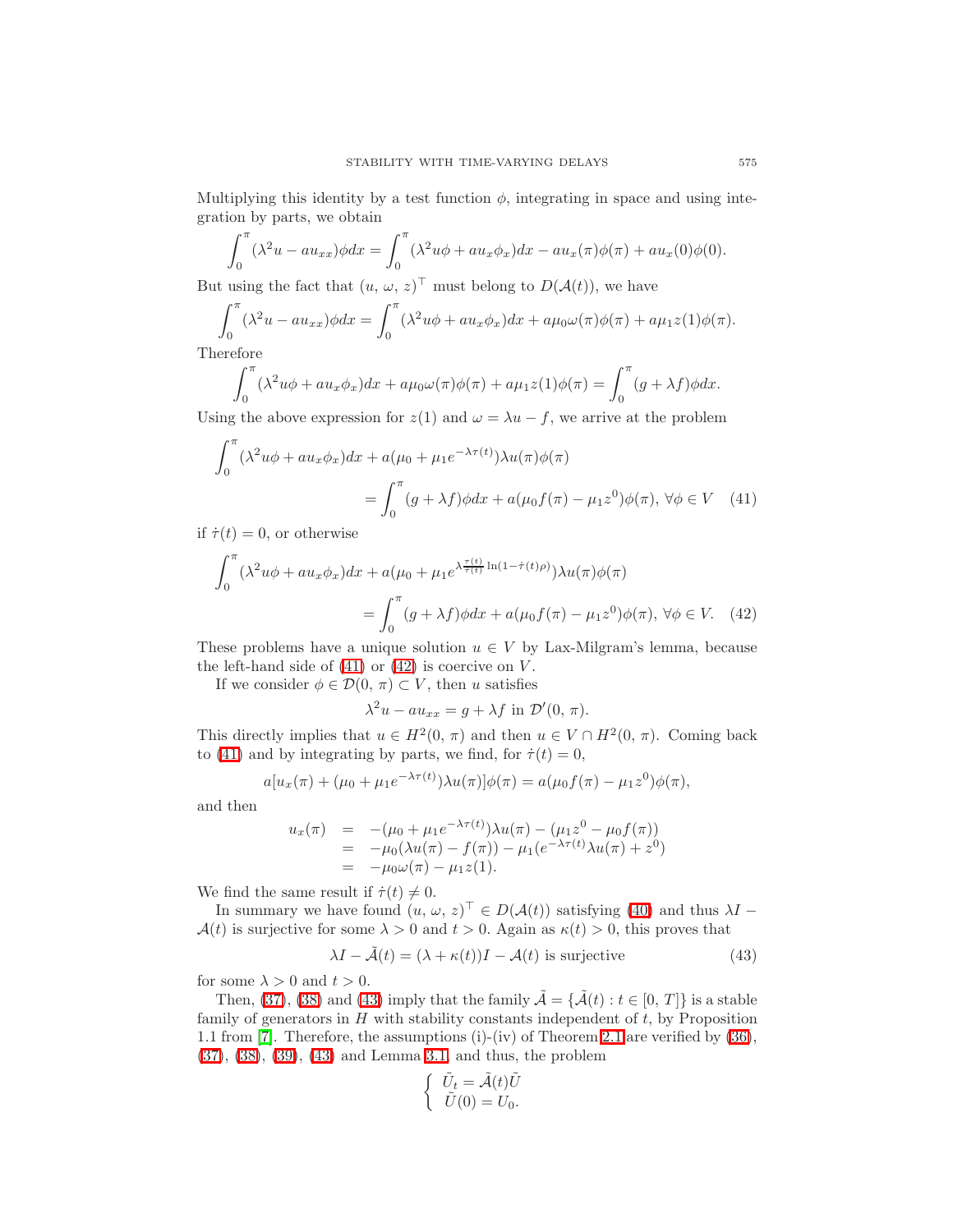has a unique solution  $\tilde{U} \in C([0, +\infty), H)$  and, if  $U_0 \in D(A(0)),$ 

$$
\tilde{U} \in C([0, +\infty), D(\mathcal{A}(0))) \cap C^1([0, +\infty), H).
$$

As before, the requested solution of [\(35\)](#page-12-1) is given by

$$
U(t) = e^{\beta(t)} \tilde{U}(t)
$$

with  $\beta(t) = \int_0^t \kappa(s)ds$ .

3.2. The decay of the energy. As for the heat equation, we restrict the hypothesis [\(10\)](#page-3-0) to obtain the decay of the energy. Namely we suppose that [\(21\)](#page-8-0) holds.

Let us choose the following energy (which corresponds to the time-dependent inner product in  $H$ )

$$
E(t) = \frac{1}{2} \int_0^{\pi} \left( u_t^2(x, t) + a u_x^2(x, t) \right) dx + \frac{q \tau(t)}{2} \int_0^1 u_t^2(\pi, t - \tau(t)\rho) d\rho, \qquad (44)
$$

<span id="page-17-0"></span>where q is a positive constant chosen such that  $\Psi_q$  is negative definite (possible if [\(9\)](#page-3-3) and [\(21\)](#page-8-0) hold).

**Proposition 2.** Let the assumptions  $(9)$  and  $(21)$  be satisfied. Then for all regular solution of problem [\(32\)](#page-12-0), the energy is decreasing and verifies

$$
E'(t) \le (u_t(\pi, t), u_t(\pi, t - \tau(t))) \Psi_q(u_t(\pi, t), u_t(\pi, t - \tau(t)))^\top < 0,
$$
 (45)

where  $\Psi_q$  is the matrix defined in [\(13\)](#page-5-2).

**Remark 3.** In the case where the delay is constant in time, i.e.  $\tau(t) = \tau$  for all  $t > 0$  and thus  $d = 0$ , we recover the results from [\[10,](#page-21-3) [12\]](#page-22-3). Indeed in [10, 12], the energy is decreasing under the assumption  $\mu_1 < \mu_0$ .

Proof. Differentiating [\(44\)](#page-17-0) and integrating by parts in space, we obtain

$$
E'(t) = \int_0^{\pi} (u_t u_{tt} + a u_x u_{xt}) dx + \frac{q\dot{\tau}(t)}{2} \int_0^1 u_t^2(\pi, t - \tau(t)\rho) d\rho
$$
  
\n
$$
+q\tau(t) \int_0^1 u_t(\pi, t - \tau(t)\rho) u_{tt}(\pi, t - \tau(t)\rho) (1 - \dot{\tau}(t)\rho) d\rho
$$
  
\n
$$
= \int_0^{\pi} u_t (u_{tt} - a u_{xx}) dx + a[u_x u_t]_0^{\pi} + \frac{q\dot{\tau}(t)}{2} \int_0^1 u_t^2(\pi, t - \tau(t)\rho) d\rho
$$
  
\n
$$
+q\tau(t) \int_0^1 u_t(\pi, t - \tau(t)\rho) u_{tt}(\pi, t - \tau(t)\rho) (1 - \dot{\tau}(t)\rho) d\rho
$$
  
\n
$$
= a u_x(\pi, t) u_t(\pi, t) + \frac{q\dot{\tau}(t)}{2} \int_0^1 u_t^2(\pi, t - \tau(t)\rho) d\rho
$$
  
\n
$$
+q\tau(t) \int_0^1 u_t(\pi, t - \tau(t)\rho) u_{tt}(\pi, t - \tau(t)\rho) (1 - \dot{\tau}(t)\rho) d\rho.
$$

Recalling that  $z(\rho, t) = u_t(\pi, t - \tau(t)\rho)$ , we see that

$$
\int_0^1 u_t(\pi, t - \tau(t)\rho)u_{tt}(\pi, t - \tau(t)\rho)(1 - \dot{\tau}(t)\rho)d\rho = -\frac{\dot{\tau}(t)}{2\tau(t)} \int_0^1 u_t^2(\pi, t - \tau(t)\rho)d\rho \n- \frac{1 - \dot{\tau}(t)}{2\tau(t)} u_t^2(\pi, t - \tau(t)) + \frac{1}{2\tau(t)} u_t^2(\pi, t).
$$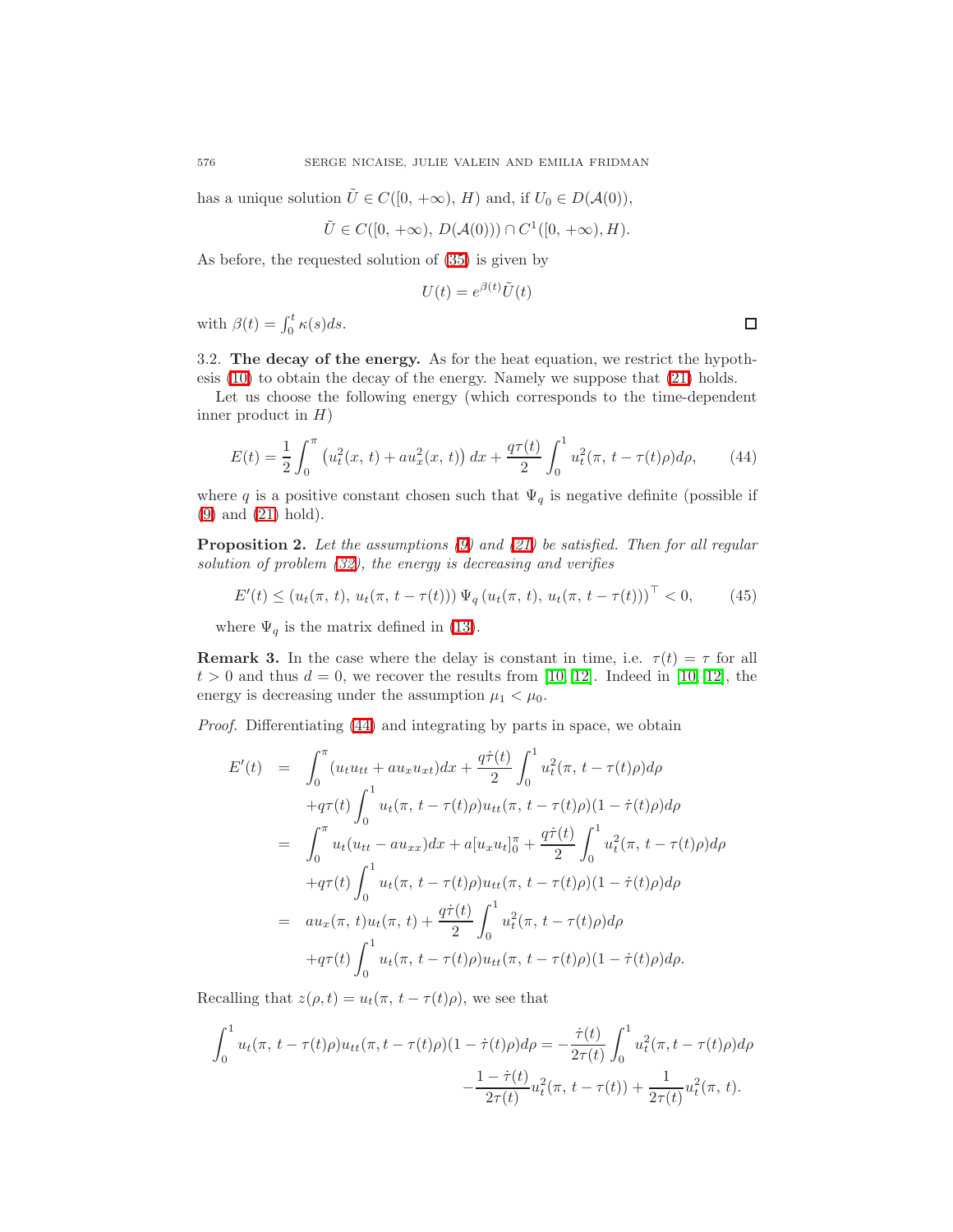Therefore, we obtain

$$
E'(t) = au_x(\pi, t)u_t(\pi, t) + \frac{q\dot{\tau}(t)}{2} \int_0^1 u_t^2(\pi, t - \tau(t)\rho)d\rho
$$
  

$$
-\frac{q\dot{\tau}(t)}{2} \int_0^1 u_t^2(\pi, t - \tau(t)\rho)d\rho - q\frac{1 - \dot{\tau}(t)}{2}u_t^2(\pi, t - \tau(t)) + \frac{q}{2}u_t^2(\pi, t),
$$

which implies

$$
E'(t) = -a\mu_0 u_t^2(\pi, t) - a\mu_1 u_t(\pi, t - \tau(t))u_t(\pi, t) - \frac{q}{2}(1 - \dot{\tau}(t))u_t^2(\pi, t - \tau(t)) + \frac{q}{2}u_t^2(\pi, t).
$$

By the condition [\(9\)](#page-3-3) we can see that this identity yields

$$
E'(t) \leq (u_t(\pi, t), u_t(\pi, t - \tau(t))) \Psi_q(u_t(\pi, t), u_t(\pi, t - \tau(t)))^\top.
$$

This concludes the proof as  $\Psi_q$  is negative definite.

3.3. Exponential stability. In this section, under the assumptions [\(9\)](#page-3-3) and [\(21\)](#page-8-0), we prove the exponential stability of the wave equation [\(32\)](#page-12-0) by using the following Lyapunov functional

$$
\mathcal{E}(t) = E(t) + \gamma \left( 2 \int_0^\pi x u_t u_x dx + \mathcal{E}_2(t) \right), \tag{46}
$$

<span id="page-18-0"></span>where  $\gamma > 0$  is a parameter that will be fixed small enough later on, E is the standard energy defined by [\(44\)](#page-17-0) with q a positive constant fixed such that  $\Psi_q$  is negative definite and  $\mathcal{E}_2$  is defined by

$$
\mathcal{E}_2(t) = q \int_{t-\tau(t)}^t e^{2\delta(s-t)} u_t^2(\pi, s) ds = q\tau(t) \int_0^1 e^{-2\delta\tau(t)\rho} u_t^2(\pi, t-\tau(t)\rho) d\rho, \quad (47)
$$

<span id="page-18-1"></span>where  $\delta > 0$  is a fixed positive real number.

The Lyapunov functional  $E(t) + 2\gamma \int_0^{\pi} x u_t u_x dx$  is standard in problems with boundary conditions with memory (see for instance [\[11\]](#page-22-5)). We have added the two terms to the standard energy  $E(t)$  in order to take into account the dependence of  $\tau$  with respect to t.

First we notice that the energies  $E$  and  $\mathcal E$  are equivalent.

<span id="page-18-2"></span>**Lemma 3.3.** For  $\gamma$  small enough, there exist two positive constants  $C_1(\gamma)$  and  $C_2(\gamma)$  such that

$$
C_1(\gamma)E(t) \leq \mathcal{E}(t) \leq C_2(\gamma)E(t).
$$

Proof. We have

$$
2\gamma \int_0^\pi x u_x u_t dx \le \gamma \pi \int_0^\pi (u_x^2 + u_t^2) dx \le \gamma \pi c \int_0^\pi (au_x^2 + u_t^2) dx,
$$

where  $c = \max(1, \frac{1}{a})$  and

$$
\gamma q \tau(t) \int_0^1 e^{-2\delta \tau(t)\rho} u_t^2(\pi, t - \tau(t)\rho) d\rho \leq \gamma q \tau(t) \int_0^1 u_t^2(\pi, t - \tau(t)\rho) d\rho.
$$

As  $c \geq 1$ , these estimates yield

$$
\mathcal{E}(t) \le (1 + 2\gamma c \pi) E(t).
$$

Moreover, by definition we have

$$
\gamma \mathcal{E}_2(t) \ge 0
$$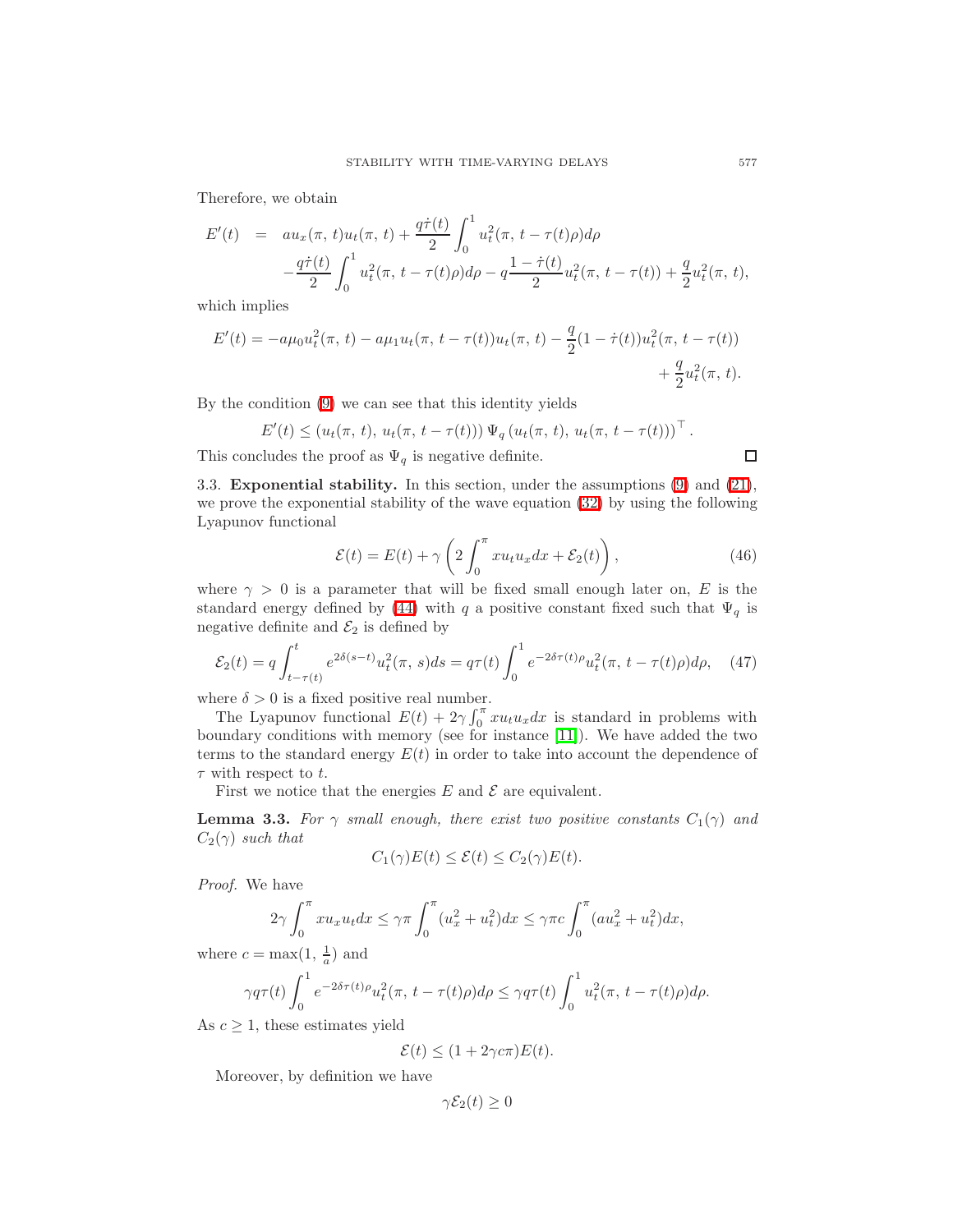and by Cauchy-Schwarz's inequality

$$
2\gamma \int_0^\pi x u_x u_t dx \geq -\gamma \pi \int_0^\pi (u_x^2 + u_t^2) dx.
$$

Then

$$
\mathcal{E}(t) \ge E(t) - c\gamma \pi \int_0^{\pi} (au_x^2 + u_t^2) dx,
$$

and therefore, for  $\gamma$  small enough  $(\gamma < \frac{1}{2c\pi})$ , we obtain

$$
\mathcal{E}(t) \ge (1 - 2c\pi\gamma)E(t).
$$

We are ready to state our result about the decay of the energy  $E$ :

<span id="page-19-1"></span>**Theorem 3.4.** Let  $(9)$  and  $(21)$  be satisfied. Then the energy E decays exponentially, more precisely there exist two positive constants  $\alpha$  and  $C$  such that

$$
E(t) \le Ce^{-\alpha t} E(0), \,\forall t > 0.
$$

Proof. First we remark that

$$
\frac{d}{dt}\left(2\int_0^\pi xu_tu_xdx\right) = 2\int_0^\pi xu_tu_xdx + 2\int_0^\pi xu_tu_xdx
$$
  
\n
$$
= 2a\int_0^\pi xu_{xx}u_xdx + 2\int_0^\pi xu_tu_{xt}dx
$$
  
\n
$$
= a\int_0^\pi x\partial_x(u_x^2)dx + 2\int_0^\pi xu_tu_{xt}dx
$$
  
\n
$$
= -a\int_0^\pi u_x^2dx + a\pi u_x^2(\pi, t) + 2\int_0^\pi xu_tu_{xt}dx.
$$

But by integrating by parts in space and by [\(32\)](#page-12-0), we have

$$
\int_0^{\pi} x u_t u_{xt} dx = -\int_0^{\pi} x u_{xt} u_t dx - \int_0^{\pi} u_t^2 dx + \pi u_t^2(\pi, t),
$$

that is to say

<span id="page-19-0"></span>
$$
2\int_0^{\pi} x u_t u_{xt} dx = -\int_0^{\pi} u_t^2 dx + \pi u_t^2(\pi, t).
$$

Thus

$$
\frac{d}{dt}\left(2\int_0^{\pi} x u_t u_x dx\right) = -\int_0^{\pi} (u_t^2 + au_x^2) dx + \pi u_t^2(\pi, t) + a\pi u_x^2(\pi, t).
$$

By the boundary conditions in [\(32\)](#page-12-0) and Cauchy-Schwarz's inequality, we finally find

$$
\frac{d}{dt}\left(2\int_0^{\pi} x u_t u_x dx\right) \le -\int_0^{\pi} (u_t^2 + a u_x^2) dx + \pi (1 + 2a\mu_0^2) u_t^2(\pi, t) + 2a\pi \mu_1^2 u_t^2(\pi, t - \tau(t)).
$$
\n(48)

Then, we differentiate  $\mathcal{E}_2$  to have

$$
\frac{d}{dt}\mathcal{E}_2(t) = \frac{\dot{\tau}(t)}{\tau(t)}\mathcal{E}_2(t) + q\tau(t)\int_0^1 (-2\delta\dot{\tau}(t)\rho)e^{-2\delta\tau(t)\rho}u_t^2(\pi, t-\tau(t)\rho)d\rho + J_w,
$$

where

$$
J_w = 2q\tau(t) \int_0^1 e^{-2\delta \tau(t)\rho} u_t(\pi, t - \tau(t)\rho) u_{tt}(\pi, t - \tau(t)\rho) (1 - \dot{\tau}(t)\rho) d\rho.
$$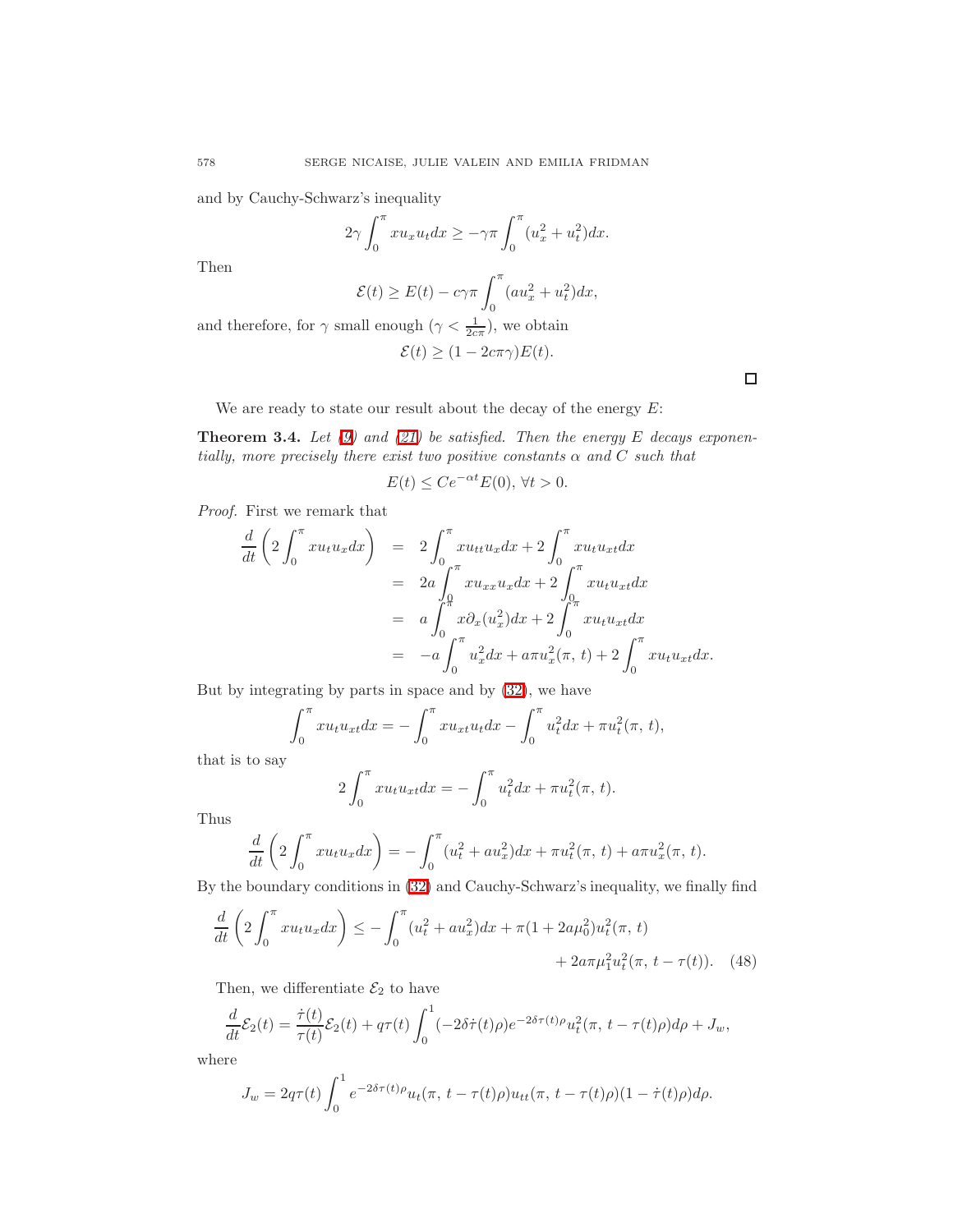As in the proof of Theorem [2.4,](#page-9-3) by integration by parts, we have

$$
J_w = q \int_0^1 (-2\delta \tau(t)(1 - \dot{\tau}(t)\rho) - \dot{\tau}(t))u_t(\pi, t - \tau(t)\rho)e^{-2\delta \tau(t)\rho}d\rho -qe^{-2\delta \tau(t)}u_t^2(\pi, t - \tau(t))(1 - \dot{\tau}(t)) + qu_t^2(\pi, t).
$$

These identities yield

$$
\frac{d}{dt}\mathcal{E}_2(t) = \frac{\dot{\tau}(t)}{\tau(t)}\mathcal{E}_2(t) + q \int_0^1 (-2\delta\tau(t) - \dot{\tau}(t))u_t^2(\pi, t - \tau(t)\rho)e^{-2\delta\tau(t)\rho}d\rho \n-qe^{-2\delta\tau(t)}u_t^2(\pi, t - \tau(t))(1 - \dot{\tau}(t)) + qu_t^2(\pi, t) \n= \frac{\dot{\tau}(t)}{\tau(t)}\mathcal{E}_2(t) + \frac{-2\delta\tau(t) - \dot{\tau}(t)}{\tau(t)}\mathcal{E}_2(t) - qe^{-2\delta\tau(t)}u_t^2(\pi, t - \tau(t))(1 - \dot{\tau}(t)) \n+qu_t^2(\pi, t).
$$

As  $\dot{\tau}(t) < 1$  (see [\(2\)](#page-1-3)), we obtain

$$
\frac{d}{dt}\mathcal{E}_2(t) \le -2\delta \mathcal{E}_2(t) + qu_t^2(\pi, t). \tag{49}
$$

<span id="page-20-0"></span>Consequently, gathering [\(46\)](#page-18-0), [\(48\)](#page-19-0) and [\(49\)](#page-20-0), we obtain

$$
\frac{d}{dt}\mathcal{E}(t) \leq -\gamma \int_0^{\pi} (u_t^2 + au_x^2) dx - 2\gamma \delta \mathcal{E}_2(t) + (u_t(\pi, t), u_t(\pi, t - \tau(t))) \tilde{\Phi}_q (u_t(\pi, t), u_t(\pi, t - \tau(t)))^{\top},
$$

where  $\tilde{\Phi}_q$  is the matrix defined by

$$
\begin{array}{rcl}\n\tilde{\Phi}_q & = & \frac{1}{2} \left( \begin{array}{cc} q(1+2\gamma) - 2a\mu_0 + 2\gamma\pi(1+2a\mu_0^2) & -a\mu_1 \\ -a\mu_1 & 4a\gamma\pi\mu_1^2 - q(1-d) \end{array} \right) \\
& = & \Psi_q + \gamma \left( \begin{array}{cc} q + \pi(1+2a\mu_0^2) & 0 \\ 0 & 2a\pi\mu_1^2 \end{array} \right).\n\end{array}
$$

Noticing that max  $(q + \pi(1 + 2a\mu_0^2), 2a\pi\mu_1^2) = q + \pi(1 + 2a\mu_0^2)$  by [\(21\)](#page-8-0), for  $\gamma$ sufficiently small, i.e.  $\gamma \leq \frac{-\lambda}{q + \pi(1 + 2a\mu_0^2)}$ , where  $\lambda$  is the greatest negative eigenvalue of  $\Psi_q$  given by [\(30\)](#page-11-1),  $\tilde{\Phi}_q$  is negative and therefore

$$
\frac{d}{dt}\mathcal{E}(t) \le -\gamma \int_0^\pi (u_t^2 + au_x^2) dx - 2\delta \gamma \mathcal{E}_2(t).
$$

By the definition [\(47\)](#page-18-1) of  $\mathcal{E}_2$ , this estimate becomes

$$
\frac{d}{dt}\mathcal{E}(t) \le -\gamma \int_0^\pi (u_t^2 + au_x^2) dx - 2\delta\gamma q\tau(t)e^{-2\delta\tau(t)} \int_0^1 u_t^2(\pi, t - \tau(t)\rho)d\rho.
$$

Since  $\tau(t) \leq M$  (see [\(3\)](#page-1-2)), in view of the definition of E, there exists a constant  $\gamma' > 0$  (depending on  $\gamma$  and  $\delta: \gamma' \leq 2\gamma \min(1, 2\delta e^{-2\delta M})$ ) such that

$$
\frac{d}{dt}\mathcal{E}(t) \le -\gamma' E(t).
$$

By applying Lemma [3.3,](#page-18-2) we arrive at

$$
\frac{d}{dt}\mathcal{E}(t) \le -\alpha \mathcal{E}(t),
$$

where  $\alpha$  is explicitely given by  $\alpha = \frac{\gamma'}{1+\gamma^2}$  $\frac{\gamma}{1+2\gamma c\pi}$ . Therefore

$$
\mathcal{E}(t) \le \mathcal{E}(0)e^{-\alpha t},
$$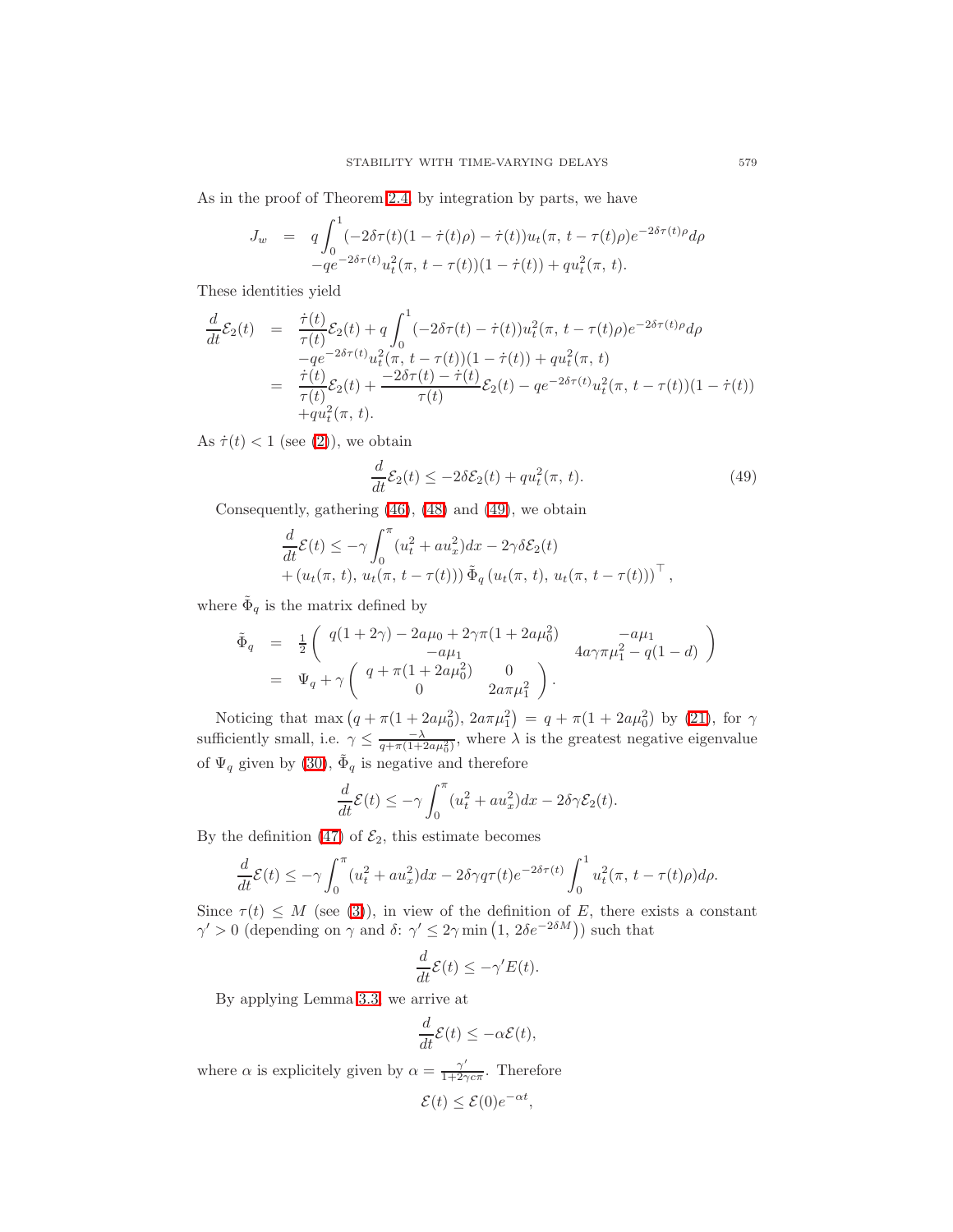and Lemma [3.3](#page-18-2) allows to conclude the proof:

$$
E(t) \le \frac{1}{1 - 2c\pi\gamma} \mathcal{E}(t) \le \frac{1}{1 - 2c\pi\gamma} \mathcal{E}(0)e^{-\alpha t} \le \frac{1 + 2\gamma c\pi}{1 - 2c\pi\gamma} E(0)e^{-\alpha t}.
$$

**Remark 4.** In the case where the delay is constant in time and  $a = 1$ , we recover some results from [\[10,](#page-21-3) [12\]](#page-22-3). Moreover, in [10, 12], the energy is defined by

$$
E(t) = \frac{1}{2} \int_0^{\pi} (u_t^2(x, t) + u_x^2(x, t)) dx + \frac{\xi}{2} \int_0^1 u_t^2(\pi, t - \tau \rho) d\rho,
$$

where  $\xi$  is a positive constant satisfying

$$
\tau\mu_1 \leq \xi \leq \tau(2\mu_0 - \mu_1),
$$

under the condition [\(21\)](#page-8-0), which corresponds to the definition [\(44\)](#page-17-0) of E with  $q = \frac{\xi}{\tau}$ .

Remark 5. In the proof of Theorem [3.4,](#page-19-1) we notice that we can explicitely calculate the decay rate  $\alpha$  of the energy, given by

$$
\alpha = \frac{2\gamma}{1 + 2\gamma c\pi} \min\left(1, 2\delta e^{-2\delta M}\right),\,
$$

with

$$
\gamma < \frac{1}{2c\pi} \text{ and } \gamma \le \frac{-\lambda}{q + \pi(1 + 2a\mu_0^2)}
$$

(by Lemma [3.3](#page-18-2) and Theorem [3.4\)](#page-19-1) and  $c = \max(1, \frac{1}{a})$  where  $\lambda$  is given by [\(30\)](#page-11-1), q by [\(25\)](#page-9-4) and  $\delta$  is a positive real number. Therefore, we can choose  $\delta$  such that the decay of the energy is as quick as possible. By Remark [2,](#page-11-2) we get that the larger decay rate of the energy is given by

$$
\alpha_{max} = \frac{2\gamma}{1 + 2\gamma c\pi} \min\left(1, \frac{1}{Me}\right).
$$

## **REFERENCES**

- <span id="page-21-9"></span>[\[1\]](http://www.ams.org/mathscinet-getitem?mr=MR1287844&return=pdf) F. Ali Mehmeti, "Nonlinear Waves in Networks," volume 80 of "Mathematical Research," Akademie-Verlag, Berlin, 1994.
- <span id="page-21-5"></span>[\[2\]](http://www.ams.org/mathscinet-getitem?mr=MR2338653&return=pdf) T. Caraballo, J. Real and L. Shaikhet, Method of Lyapunov functionals construction in stability of delay evolution equations, J. Math. Anal. Appl., 334 (2007), 1130–1145.
- <span id="page-21-1"></span>[\[3\]](http://www.ams.org/mathscinet-getitem?mr=MR0937679&return=pdf) R. Datko, Not all feedback stabilized hyperbolic systems are robust with respect to small time delays in their feedbacks, SIAM J. Control Optim., 26 (1988), 697–713.
- <span id="page-21-6"></span>[4] E. Fridman and Y. Orlov, "On Stability of Linear Parabolic Distributed Parameter Systems with Time-Varying Delays," CDC 2007, December 2007, New Orleans.
- <span id="page-21-0"></span>[\[5\]](http://www.ams.org/mathscinet-getitem?mr=MR1243878&return=pdf) J. Hale and S. Verduyn Lunel, "Introduction to Functional Differential Equations," volume 99 of "Applied Mathematical Sciences," Springer-Verlag, New York, 1993.
- <span id="page-21-4"></span>[\[6\]](http://www.ams.org/mathscinet-getitem?mr=MR2087328&return=pdf) C. Huang and S. Vandewalle, An analysis of delay-dependent stability for ordinary and partial differential equations with fixed and distributed delays, SIAM J. Sci. Comput., 25 (2004), 1608–1632.
- <span id="page-21-7"></span>[7] T. Kato, Linear and quasilinear equations of evolution of hyperbolic type, C.I.E.M., II (1976), 125–191.
- <span id="page-21-8"></span>[\[8\]](http://www.ams.org/mathscinet-getitem?mr=MR0930267&return=pdf) T. Kato, Abstract differential equations and nonlinear mixed problems, Lezioni Fermiane. [Fermi Lectures]. Scuola Normale Superiore, Pisa, 1985.
- <span id="page-21-2"></span>[\[9\]](http://www.ams.org/mathscinet-getitem?mr=MR1377713&return=pdf) H. Logemann, R. Rebarber and G. Weiss, Conditions for robustness and nonrobustness of the stability of feedback systems with respect to small delays in the feedback loop, SIAM J. Control Optim., 34 (1996), 572–600.
- <span id="page-21-3"></span>[\[10\]](http://www.ams.org/mathscinet-getitem?mr=MR2272156&return=pdf) S. Nicaise and C. Pignotti, Stability and instability results of the wave equation with a delay term in the boundary or internal feedbacks, SIAM J. Control Optim., 45 (2006), 1561–1585 (electronic).